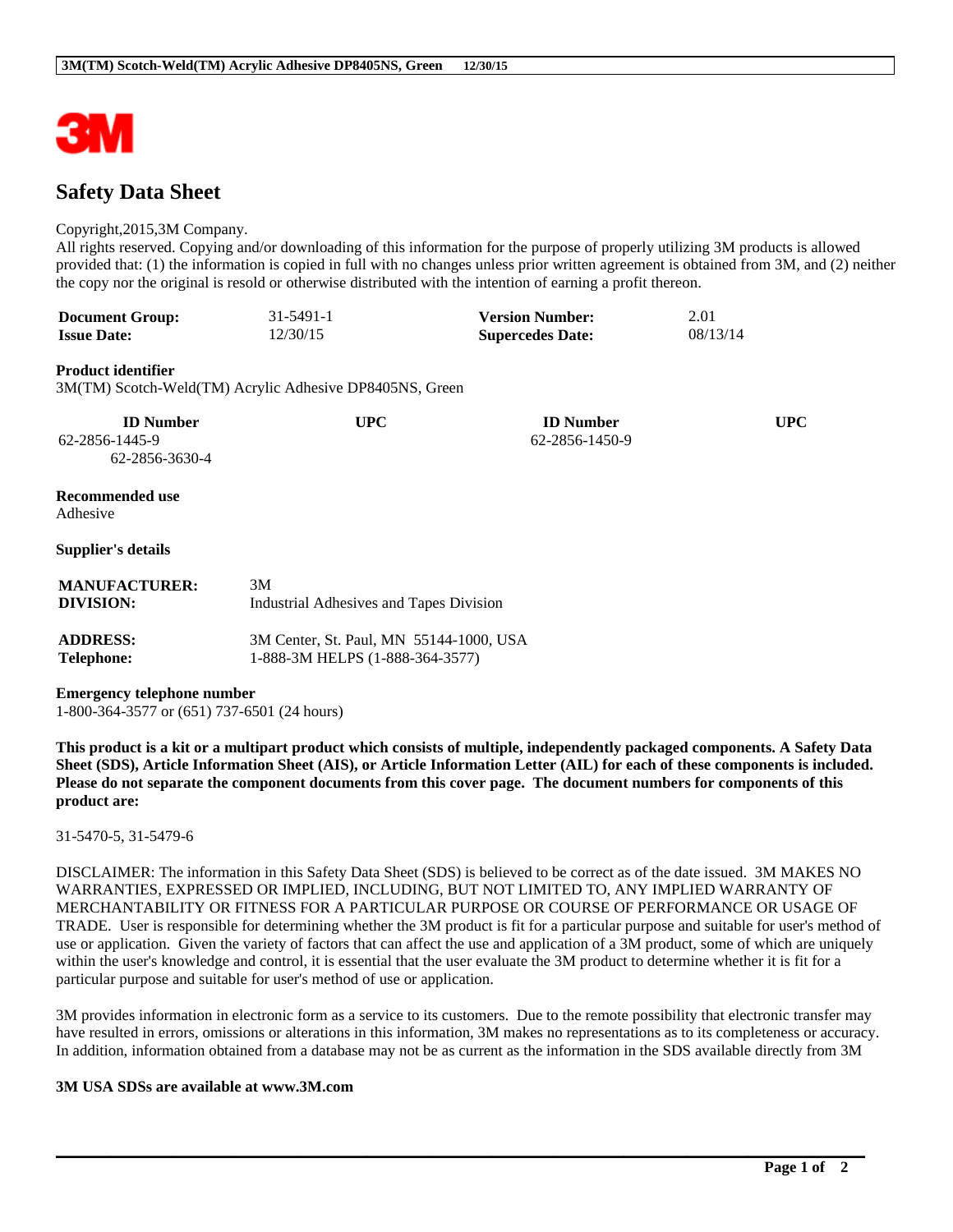**\_\_\_\_\_\_\_\_\_\_\_\_\_\_\_\_\_\_\_\_\_\_\_\_\_\_\_\_\_\_\_\_\_\_\_\_\_\_\_\_\_\_\_\_\_\_\_\_\_\_\_\_\_\_\_\_\_\_\_\_\_\_\_\_\_\_\_\_\_\_\_\_\_\_\_\_\_\_\_\_\_\_\_\_\_\_\_\_\_\_\_\_\_\_\_\_\_\_\_\_\_\_\_\_**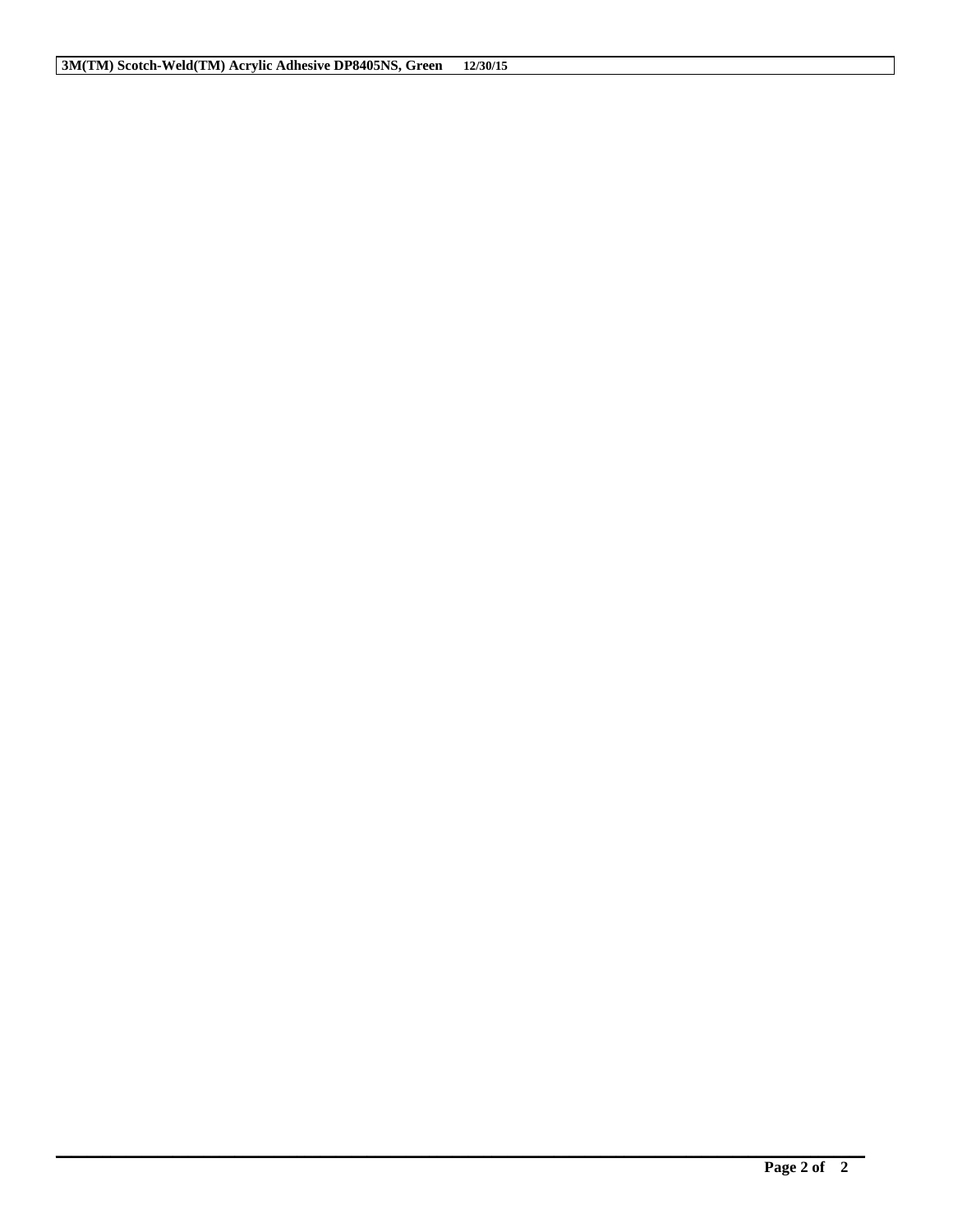

# **Safety Data Sheet**

### Copyright,2020, 3M Company.

All rights reserved. Copying and/or downloading of this information for the purpose of properly utilizing 3M products is allowed provided that: (1) the information is copied in full with no changes unless prior written agreement is obtained from 3M, and (2) neither the copy nor the original is resold or otherwise distributed with the intention of earning a profit thereon.

| <b>Document Group:</b> | 31-5479-6 | <b>Version Number:</b>  | 4.01     |
|------------------------|-----------|-------------------------|----------|
| <b>Issue Date:</b>     | 07/14/20  | <b>Supercedes Date:</b> | 05/28/19 |

# **SECTION 1: Identification**

### **1.1. Product identifier**

3M(TM) Scotch-Weld(TM) Acrylic Adhesive DP8405NS, Green, Part B

### **1.2. Recommended use and restrictions on use**

### **Recommended use**

Adhesive, Activator for 2-part acrylic adhesive

### **1.3. Supplier's details**

**MANUFACTURER:** 3M

**DIVISION:** Industrial Adhesives and Tapes Division **ADDRESS:** 3M Center, St. Paul, MN 55144-1000, USA **Telephone:** 1-888-3M HELPS (1-888-364-3577)

 $\mathcal{L}_\mathcal{L} = \mathcal{L}_\mathcal{L} = \mathcal{L}_\mathcal{L} = \mathcal{L}_\mathcal{L} = \mathcal{L}_\mathcal{L} = \mathcal{L}_\mathcal{L} = \mathcal{L}_\mathcal{L} = \mathcal{L}_\mathcal{L} = \mathcal{L}_\mathcal{L} = \mathcal{L}_\mathcal{L} = \mathcal{L}_\mathcal{L} = \mathcal{L}_\mathcal{L} = \mathcal{L}_\mathcal{L} = \mathcal{L}_\mathcal{L} = \mathcal{L}_\mathcal{L} = \mathcal{L}_\mathcal{L} = \mathcal{L}_\mathcal{L}$ 

### **1.4. Emergency telephone number**

1-800-364-3577 or (651) 737-6501 (24 hours)

# **SECTION 2: Hazard identification**

### **2.1. Hazard classification**

Flammable Liquid: Category 2. Serious Eye Damage/Irritation: Category 2A. Skin Sensitizer: Category 1. Specific Target Organ Toxicity (single exposure): Category 3. Specific Target Organ Toxicity (repeated exposure): Category 1.

## **2.2. Label elements Signal word**

Danger

**Symbols** Flame | Exclamation mark | Health Hazard |

### **Pictograms**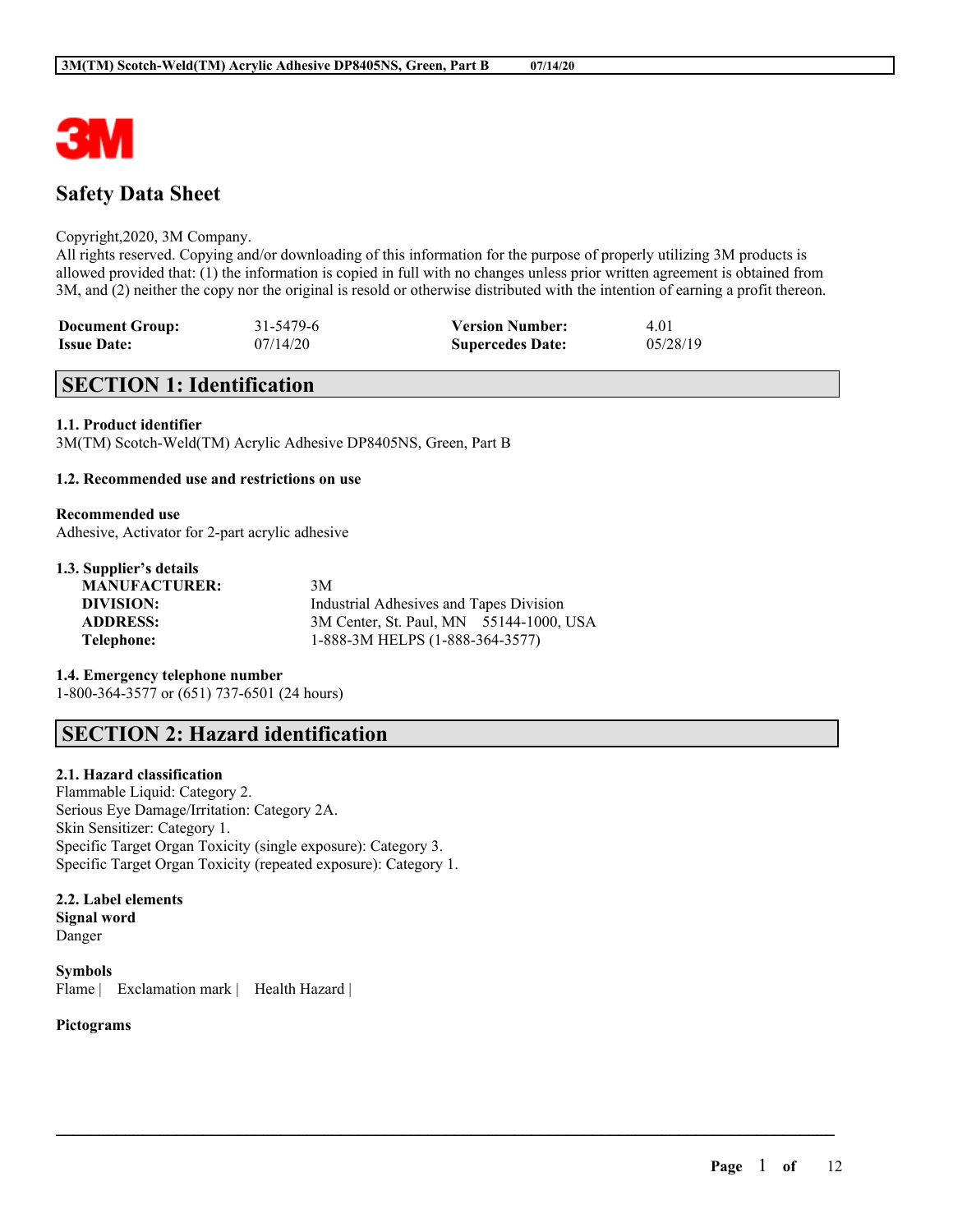

**Hazard Statements** Highly flammable liquid and vapor.

Causes serious eye irritation. May cause an allergic skin reaction. May cause respiratory irritation.

Causes damage to organs through prolonged or repeated exposure: sensory organs |

### **Precautionary Statements**

### **Prevention:**

Keep away from heat/sparks/open flames/hot surfaces. - No smoking. Ground/bond container and receiving equipment. Use only non-sparking tools. Take precautionary measures against static discharge. Keep container tightly closed. Use explosion-proof electrical/ventilating/lighting equipment. Do not breathe dust/fume/gas/mist/vapors/spray. Use only outdoors or in a well-ventilated area. Wear protective gloves and eye/face protection. Do not eat, drink or smoke when using this product. Wash thoroughly after handling. Contaminated work clothing must not be allowed out of the workplace. **Response:**

IF INHALED: Remove person to fresh air and keep comfortable for breathing. IF ON SKIN (or hair): Take off immediately all contaminated clothing. Rinse skin with water/shower. IF IN EYES: Rinse cautiously with water for several minutes. Remove contact lenses, if present and easy to do. Continue rinsing. If eye irritation persists: Get medical advice/attention. If skin irritation or rash occurs: Get medical advice/attention. Wash contaminated clothing before reuse. Get medical advice/attention if you feel unwell. In case of fire: Use a fire fighting agent suitable for flammable liquids such as dry chemical or carbon dioxide to extinguish.

### **Storage:**

Keep cool. Keep container tightly closed. Store locked up in a well-ventilated place.

### **Disposal:**

Dispose of contents/container in accordance with applicable local/regional/national/international regulations.

 $\mathcal{L}_\mathcal{L} = \mathcal{L}_\mathcal{L} = \mathcal{L}_\mathcal{L} = \mathcal{L}_\mathcal{L} = \mathcal{L}_\mathcal{L} = \mathcal{L}_\mathcal{L} = \mathcal{L}_\mathcal{L} = \mathcal{L}_\mathcal{L} = \mathcal{L}_\mathcal{L} = \mathcal{L}_\mathcal{L} = \mathcal{L}_\mathcal{L} = \mathcal{L}_\mathcal{L} = \mathcal{L}_\mathcal{L} = \mathcal{L}_\mathcal{L} = \mathcal{L}_\mathcal{L} = \mathcal{L}_\mathcal{L} = \mathcal{L}_\mathcal{L}$ 

6% of the mixture consists of ingredients of unknown acute inhalation toxicity.

# **SECTION 3: Composition/information on ingredients**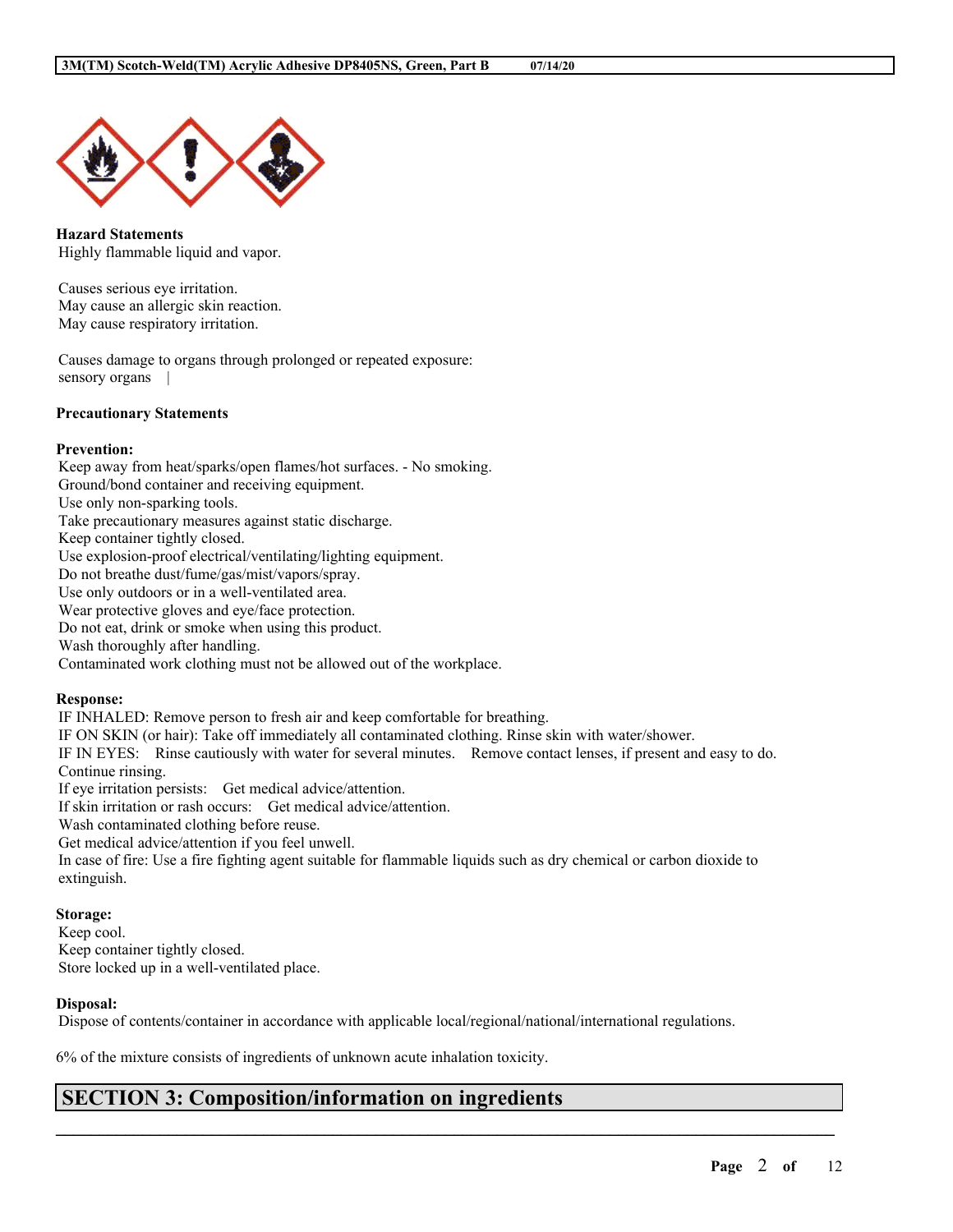| Ingredient                                            | C.A.S. No.      | $%$ by Wt                   |
|-------------------------------------------------------|-----------------|-----------------------------|
| Methyl Methacrylate                                   | 80-62-6         | 45 - 65 Trade Secret *      |
| Acrylonitrile-Butadiene Polymer                       | $9003 - 18 - 3$ | 20 Trade Secret *<br>$\sim$ |
| Fillers (NJTS Reg. No. 04499600-6923)                 | Trade Secret*   | 20 Trade Secret *<br>$\sim$ |
| Bisphenol A Polyethylene Glycol Diether               | 41637-38-1      | 0.1 - 10 Trade Secret *     |
| Dimethacrylate                                        |                 |                             |
| Hydroxyethyl Methacrylate                             | 868-77-9        | 0.1 - 10 Trade Secret *     |
| Dispersing Agent (NJTS Reg. No. 04499600-6929)        | Trade Secret*   | 0.1 - 5 Trade Secret *      |
| Phosphate Esters of PPG Methacrylate                  | 95175-93-2      | $\leq$ 3 Trade Secret *     |
| Hydrotreated light paraffinic distillates (petroleum) | 64742-55-8      | <1 Trade Secret *           |
| Copper Naphthenates                                   | 1338-02-9       | $< 0.2$ Trade Secret $*$    |

NJTS or NJTSRN: New Jersey Trade Secret Registry Number.

\*The specific chemical identity and/or exact percentage (concentration) of this composition has been withheld as a trade secret.

## **SECTION 4: First aid measures**

### **4.1. Description of first aid measures**

### **Inhalation:**

Remove person to fresh air. If you feel unwell, get medical attention.

### **Skin Contact:**

Immediately wash with soap and water. Remove contaminated clothing and wash before reuse. If signs/symptoms develop, get medical attention.

### **Eye Contact:**

Immediately flush with large amounts of water. Remove contact lenses if easy to do. Continue rinsing. Get medical attention.

### **If Swallowed:**

Rinse mouth. If you feel unwell, get medical attention.

### **4.2. Most important symptoms and effects, both acute and delayed**

See Section 11.1. Information on toxicological effects.

### **4.3. Indication of any immediate medical attention and special treatment required**

Not applicable

# **SECTION 5: Fire-fighting measures**

### **5.1. Suitable extinguishing media**

In case of fire: Use a fire fighting agent suitable for flammable liquids such as dry chemical or carbon dioxide to extinguish.

 $\mathcal{L}_\mathcal{L} = \mathcal{L}_\mathcal{L} = \mathcal{L}_\mathcal{L} = \mathcal{L}_\mathcal{L} = \mathcal{L}_\mathcal{L} = \mathcal{L}_\mathcal{L} = \mathcal{L}_\mathcal{L} = \mathcal{L}_\mathcal{L} = \mathcal{L}_\mathcal{L} = \mathcal{L}_\mathcal{L} = \mathcal{L}_\mathcal{L} = \mathcal{L}_\mathcal{L} = \mathcal{L}_\mathcal{L} = \mathcal{L}_\mathcal{L} = \mathcal{L}_\mathcal{L} = \mathcal{L}_\mathcal{L} = \mathcal{L}_\mathcal{L}$ 

### **5.2. Special hazards arising from the substance or mixture**

Closed containers exposed to heat from fire may build pressure and explode.

|  |  | <b>Hazardous Decomposition or By-Products</b> |
|--|--|-----------------------------------------------|
|--|--|-----------------------------------------------|

| <b>Substance</b> | <b>Condition</b>  |
|------------------|-------------------|
| Carbon monoxide  | During Combustion |
| Carbon dioxide   | During Combustion |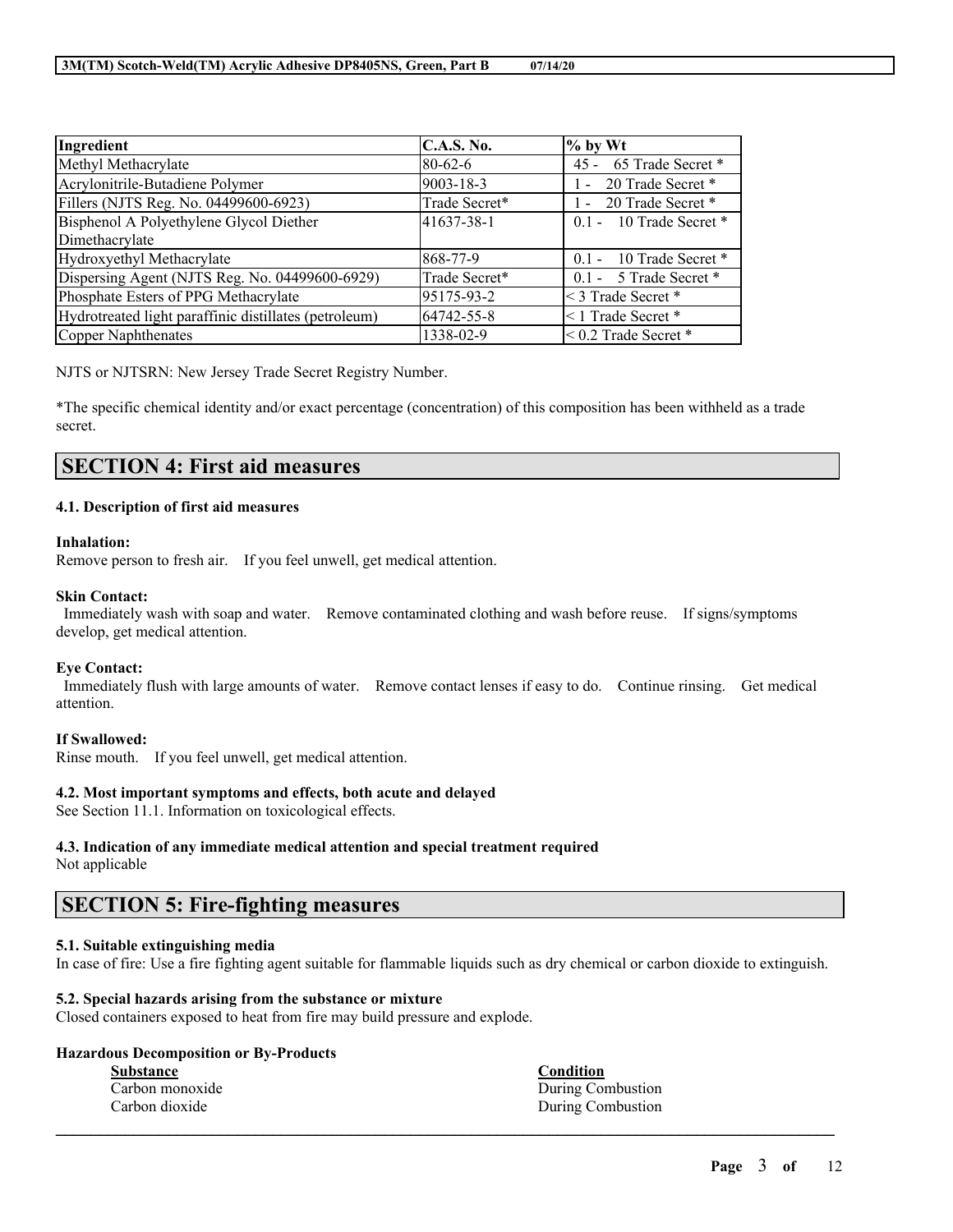| Hydrogen Chloride  | During Combustion |
|--------------------|-------------------|
| Oxides of Nitrogen | During Combustion |

### **5.3. Special protective actions for fire-fighters**

Water may not effectively extinguish fire; however, it should be used to keep fire-exposed containers and surfaces cool and prevent explosive rupture. When fire fighting conditions are severe and total thermal decomposition of the product is possible, wear full protective clothing, including helmet, self-contained, positive pressure or pressure demand breathing apparatus, bunker coat and pants, bands around arms, waist and legs, face mask, and protective covering for exposed areas of the head.

## **SECTION 6: Accidental release measures**

### **6.1. Personal precautions, protective equipment and emergency procedures**

Evacuate area. Keep away from heat/sparks/open flames/hot surfaces. - No smoking. Use only non-sparking tools. Ventilate the area with fresh air. For large spill, or spills in confined spaces, provide mechanical ventilation to disperse or exhaust vapors, in accordance with good industrial hygiene practice. Warning! A motor could be an ignition source and could cause flammable gases or vapors in the spill area to burn or explode. Refer to other sections of this SDS for information regarding physical and health hazards, respiratory protection, ventilation, and personal protective equipment.

### **6.2. Environmental precautions**

Avoid release to the environment. For larger spills, cover drains and build dikes to prevent entry into sewer systems or bodies of water.

### **6.3. Methods and material for containment and cleaning up**

Contain spill. Cover spill area with a fire-extinguishing foam. Working from around the edges of the spill inward, cover with bentonite, vermiculite, or commercially available inorganic absorbent material. Mix in sufficient absorbent until it appears dry. Remember, adding an absorbent material does not remove a physical, health, or environmental hazard. Collect as much of the spilled material as possible using non-sparking tools. Place in a metal container approved for transportation by appropriate authorities. Clean up residue with an appropriate solvent selected by a qualified and authorized person. Ventilate the area with fresh air. Read and follow safety precautions on the solvent label and SDS. Seal the container. Dispose of collected material as soon as possible in accordance with applicable local/regional/national/international regulations.

# **SECTION 7: Handling and storage**

### **7.1. Precautions for safe handling**

Keep away from heat/sparks/open flames/hot surfaces. - No smoking. Use only non-sparking tools. Take precautionary measures against static discharge. Do not breathe dust/fume/gas/mist/vapors/spray. Do not get in eyes, on skin, or on clothing. Do not eat, drink or smoke when using this product. Wash thoroughly after handling. Contaminated work clothing should not be allowed out of the workplace. Avoid release to the environment. Wash contaminated clothing before reuse. Avoid contact with oxidizing agents (eg. chlorine, chromic acid etc.) Wear low static or properly grounded shoes. To minimize the risk of ignition, determine applicable electrical classifications for the process using this product and select specific local exhaust ventilation equipment to avoid flammable vapor accumulation. Ground/bond container and receiving equipment if there is potential for static electricity accumulation during transfer.

### **7.2. Conditions for safe storage including any incompatibilities**

Store in a well-ventilated place. Keep cool. Keep container tightly closed. Store away from heat. Store away from acids. Store away from strong bases. Store away from oxidizing agents. Store away from amines.

 $\mathcal{L}_\mathcal{L} = \mathcal{L}_\mathcal{L} = \mathcal{L}_\mathcal{L} = \mathcal{L}_\mathcal{L} = \mathcal{L}_\mathcal{L} = \mathcal{L}_\mathcal{L} = \mathcal{L}_\mathcal{L} = \mathcal{L}_\mathcal{L} = \mathcal{L}_\mathcal{L} = \mathcal{L}_\mathcal{L} = \mathcal{L}_\mathcal{L} = \mathcal{L}_\mathcal{L} = \mathcal{L}_\mathcal{L} = \mathcal{L}_\mathcal{L} = \mathcal{L}_\mathcal{L} = \mathcal{L}_\mathcal{L} = \mathcal{L}_\mathcal{L}$ 

# **SECTION 8: Exposure controls/personal protection**

### **8.1. Control parameters**

### **Occupational exposure limits**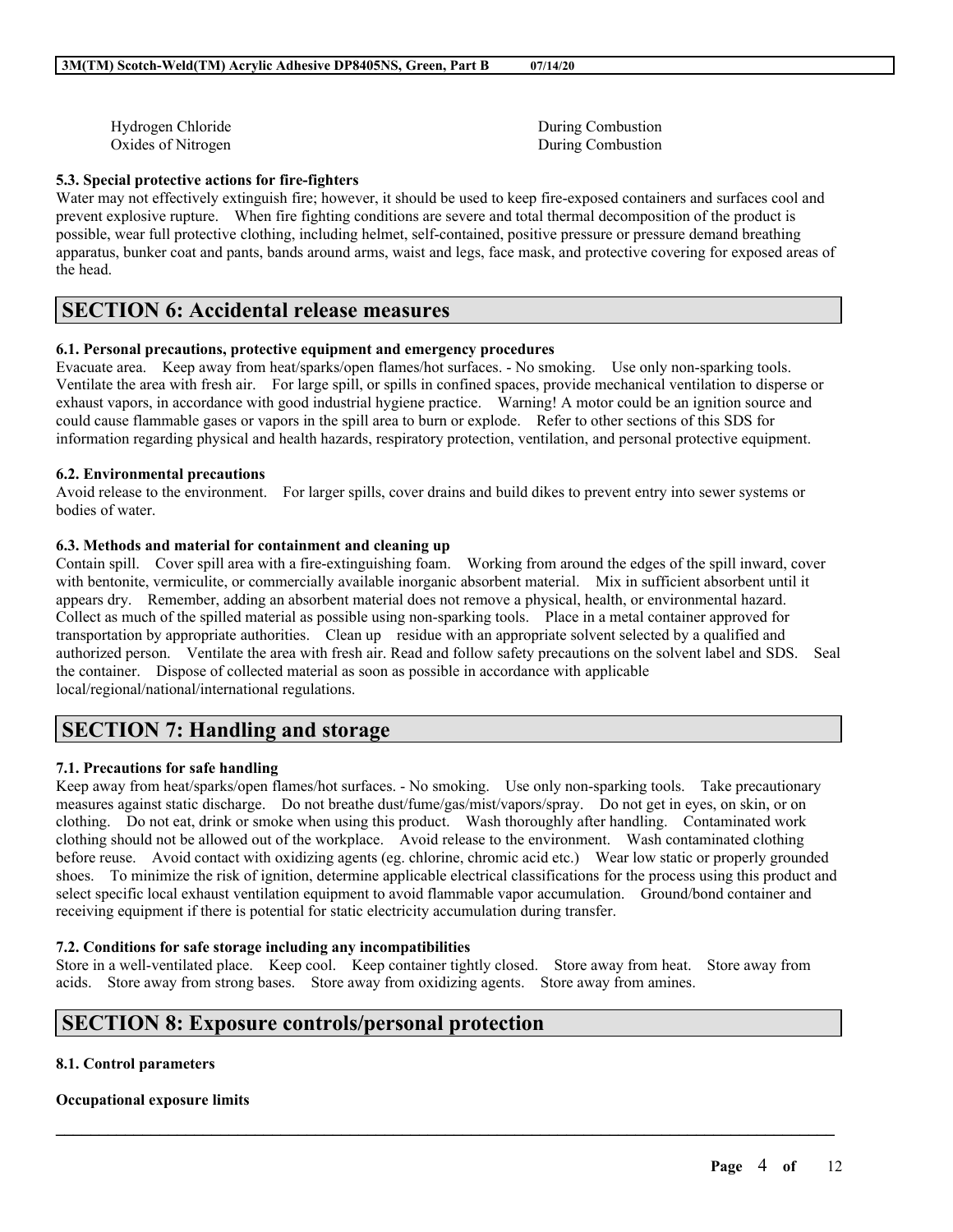If a component is disclosed in section 3 but does not appear in the table below, an occupational exposure limit is not available for the component.

| Ingredient                                                    | <b>C.A.S. No.</b> | <b>Agency</b> | Limit type                       | <b>Additional Comments</b>                                         |
|---------------------------------------------------------------|-------------------|---------------|----------------------------------|--------------------------------------------------------------------|
| <b>COPPER COMPOUNDS</b>                                       | 1338-02-9         | <b>ACGIH</b>  | TWA(as Cu, fume):0.2             |                                                                    |
|                                                               |                   |               | mg/m3;TWA(as Cu dust or          |                                                                    |
|                                                               |                   |               | mist):1 mg/m3                    |                                                                    |
| Mineral oils (untreated and mildly $64742-55-8$ )<br>treated) |                   | <b>ACGIH</b>  | Limit value not established:     | A2: Suspected human<br>carcin., Cntrl all exposr-<br>low as possib |
| Paraffin oil                                                  | 64742-55-8        | <b>OSHA</b>   | TWA(as mist): $5 \text{ mg/m}$ 3 |                                                                    |
| Methyl Methacrylate                                           | $80 - 62 - 6$     | <b>ACGIH</b>  | TWA:50 ppm;STEL:100 ppm          | A4: Not class. as human<br>carcin, Dermal<br>Sensitizer            |
| Methyl Methacrylate                                           | $80 - 62 - 6$     | <b>OSHA</b>   | TWA:410 mg/m3(100 ppm)           |                                                                    |
| Dispersing Agent (NJTS Reg. No.                               | Trade             | <b>ACGIH</b>  | TWA(respirable fraction):3       | A4: Not class. as human                                            |
| 04499600-6929)                                                | Secret            |               | mg/m3;TWA(inhalable              | carcin                                                             |
|                                                               |                   |               | fraction):10 mg/m3               |                                                                    |
| Fillers (NJTS Reg. No.                                        | Trade             | <b>ACGIH</b>  | TWA(respirable fraction):2       | A4: Not class, as human                                            |
| 04499600-6923)                                                | Secret            |               | mg/m3                            | carcin                                                             |
| Fillers (NJTS Reg. No.                                        | Trade             | <b>OSHA</b>   | TWA(as total dust):15            |                                                                    |
| 04499600-6923)                                                | Secret            |               | mg/m3;TWA(as total dust):50      |                                                                    |
|                                                               |                   |               | millions of particles/cu. ft.(15 |                                                                    |
|                                                               |                   |               | mg/m3);TWA(respirable            |                                                                    |
|                                                               |                   |               | fraction):5                      |                                                                    |
|                                                               |                   |               | mg/m3;TWA(respirable             |                                                                    |
|                                                               |                   |               | fraction):15 millions of         |                                                                    |
|                                                               |                   |               | particles/cu. ft.(5 mg/m3)       |                                                                    |
| Fillers (NJTS Reg. No.                                        | Trade             | <b>OSHA</b>   | TWA(as total dust):15            |                                                                    |
| 04499600-6923)                                                | Secret            |               | mg/m3;TWA(respirable             |                                                                    |
|                                                               |                   |               | fraction): $5 \text{ mg/m}$ 3    |                                                                    |

ACGIH : American Conference of Governmental Industrial Hygienists

AIHA : American Industrial Hygiene Association

CMRG : Chemical Manufacturer's Recommended Guidelines

OSHA : United States Department of Labor - Occupational Safety and Health Administration

TWA: Time-Weighted-Average

STEL: Short Term Exposure Limit

CEIL: Ceiling

### **8.2. Exposure controls**

### **8.2.1. Engineering controls**

Use general dilution ventilation and/or local exhaust ventilation to control airborne exposures to below relevant Exposure Limits and/or control dust/fume/gas/mist/vapors/spray. If ventilation is not adequate, use respiratory protection equipment. Use explosion-proof ventilation equipment.

### **8.2.2. Personal protective equipment (PPE)**

### **Eye/face protection**

Select and use eye/face protection to prevent contact based on the results of an exposure assessment. The following eye/face protection(s) are recommended: Indirect Vented Goggles

### **Skin/hand protection**

Select and use gloves and/or protective clothing approved to relevant local standards to prevent skin contact based on the results of an exposure assessment. Selection should be based on use factors such as exposure levels, concentration of the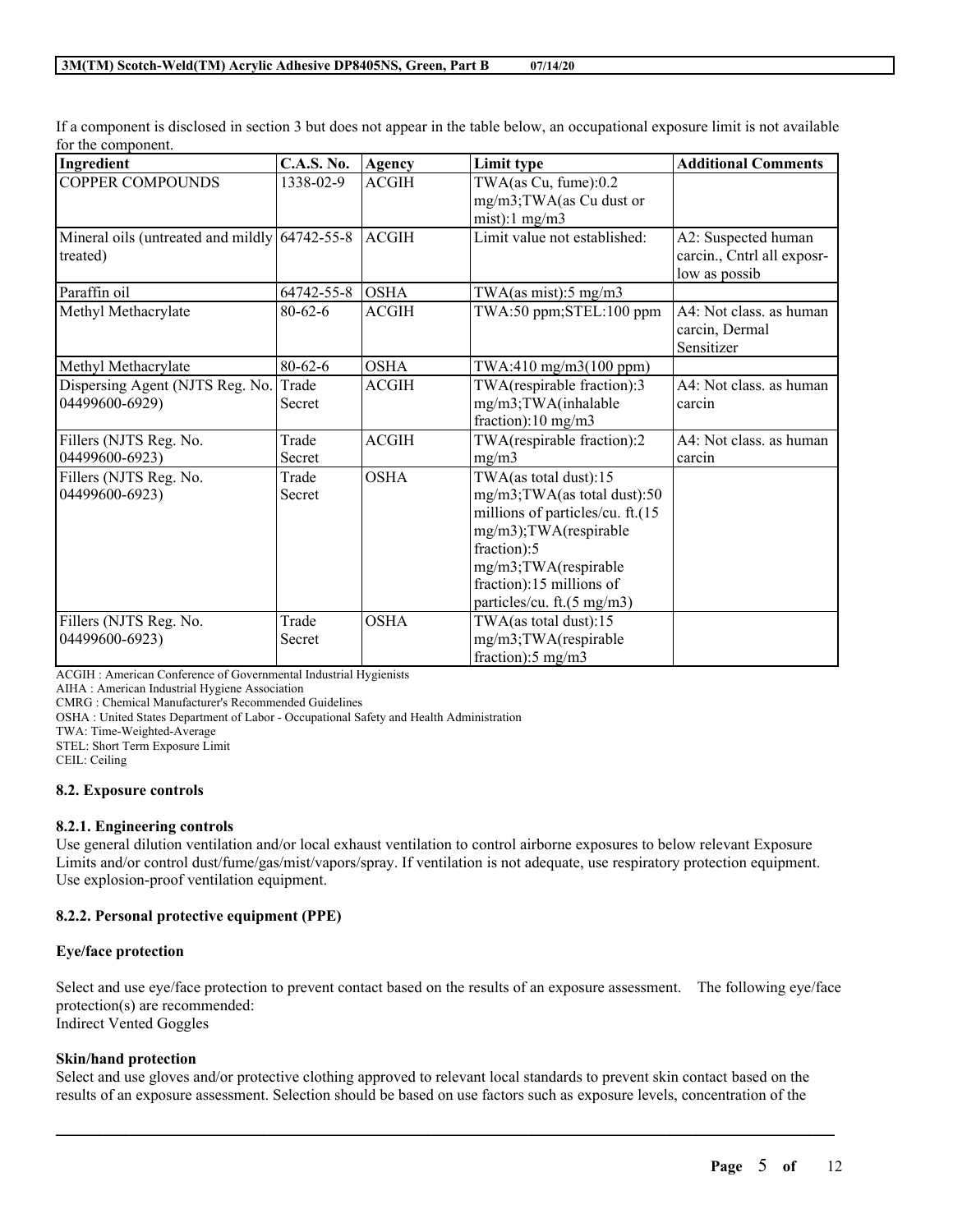substance or mixture, frequency and duration, physical challenges such as temperature extremes, and other use conditions. Consult with your glove and/or protective clothing manufacturer for selection of appropriate compatible gloves/protective clothing. Note: Nitrile gloves may be worn over polymer laminate gloves to improve dexterity. Gloves made from the following material(s) are recommended: Butyl Rubber Polymer laminate

### **Respiratory protection**

An exposure assessment may be needed to decide if a respirator is required. If a respirator is needed, use respirators as part of a full respiratory protection program. Based on the results of the exposure assessment, select from the following respirator type(s) to reduce inhalation exposure:

Half facepiece or full facepiece air-purifying respirator suitable for organic vapors and particulates

For questions about suitability for a specific application, consult with your respirator manufacturer.

## **SECTION 9: Physical and chemical properties**

### **9.1. Information on basic physical and chemical properties**

| Appearance                                |                                                                |
|-------------------------------------------|----------------------------------------------------------------|
| <b>Physical state</b>                     | Liquid                                                         |
| Color                                     | White                                                          |
| <b>Specific Physical Form:</b>            | Paste                                                          |
| Odor                                      | Methacrylate                                                   |
| <b>Odor threshold</b>                     | No Data Available                                              |
| pН                                        | Not Applicable                                                 |
| <b>Melting point</b>                      | Not Applicable                                                 |
| <b>Boiling Point</b>                      | $>=100$ °F                                                     |
| <b>Flash Point</b>                        | >=50 °F [Test Method: Closed Cup]                              |
| <b>Evaporation rate</b>                   | No Data Available                                              |
| Flammability (solid, gas)                 | Not Applicable                                                 |
| <b>Flammable Limits(LEL)</b>              | No Data Available                                              |
| <b>Flammable Limits(UEL)</b>              | No Data Available                                              |
| <b>Vapor Pressure</b>                     | No Data Available                                              |
| <b>Vapor Density</b>                      | No Data Available                                              |
| <b>Density</b>                            | $1.07$ g/ml                                                    |
| <b>Specific Gravity</b>                   | 1.07 $[RefStd:WATER=1]$                                        |
| <b>Solubility in Water</b>                | Nil                                                            |
| Solubility- non-water                     | No Data Available                                              |
| Partition coefficient: n-octanol/water    | No Data Available                                              |
| <b>Autoignition temperature</b>           | No Data Available                                              |
| <b>Decomposition temperature</b>          | No Data Available                                              |
| <b>Viscosity</b>                          | 50,000 - 80,000 centipoise                                     |
| <b>Hazardous Air Pollutants</b>           | 50 - 55 % weight                                               |
| Molecular weight                          | No Data Available                                              |
| <b>VOC Less H2O &amp; Exempt Solvents</b> | 17.2 g/l [ <i>Details</i> : when used as intended with Part A] |
| <b>VOC Less H2O &amp; Exempt Solvents</b> | 1.6 % [ <i>Details</i> : when used as intended with Part A]    |
|                                           |                                                                |

# **SECTION 10: Stability and reactivity**

### **10.1. Reactivity**

This material may be reactive with certain agents under certain conditions - see the remaining headings in this section.

 $\mathcal{L}_\mathcal{L} = \mathcal{L}_\mathcal{L} = \mathcal{L}_\mathcal{L} = \mathcal{L}_\mathcal{L} = \mathcal{L}_\mathcal{L} = \mathcal{L}_\mathcal{L} = \mathcal{L}_\mathcal{L} = \mathcal{L}_\mathcal{L} = \mathcal{L}_\mathcal{L} = \mathcal{L}_\mathcal{L} = \mathcal{L}_\mathcal{L} = \mathcal{L}_\mathcal{L} = \mathcal{L}_\mathcal{L} = \mathcal{L}_\mathcal{L} = \mathcal{L}_\mathcal{L} = \mathcal{L}_\mathcal{L} = \mathcal{L}_\mathcal{L}$ 

### **10.2. Chemical stability**

Stable.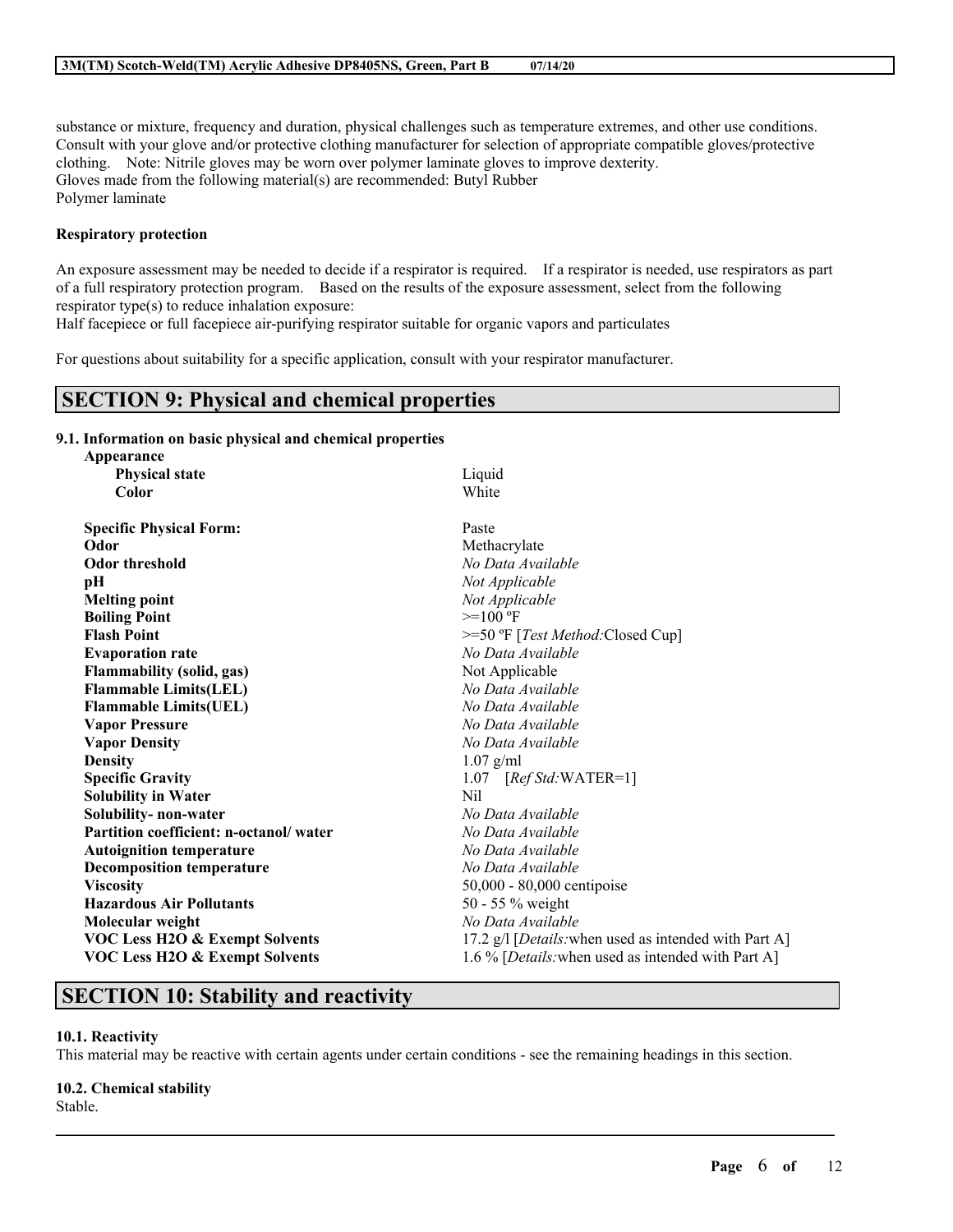## **10.3. Possibility of hazardous reactions**

Hazardous polymerization will not occur.

**10.4. Conditions to avoid** Heat Sparks and/or flames

## **10.5. Incompatible materials**

Amines Strong acids Strong bases Strong oxidizing agents

### **10.6. Hazardous decomposition products Substance Condition**

None known.

Refer to section 5.2 for hazardous decomposition products during combustion.

# **SECTION 11: Toxicological information**

The information below may not be consistent with the material classification in Section 2 if specific ingredient **classifications are mandated by a competent authority. In addition, toxicological data on ingredients may not be** reflected in the material classification and/or the signs and symptoms of exposure, because an ingredient may be present below the threshold for labeling, an ingredient may not be available for exposure, or the data may not be **relevant to the material as a whole.**

**11.1. Information on Toxicological effects**

**Signs and Symptoms of Exposure**

Based on test data and/or information on the components, this material may produce the following health effects:

### **Inhalation:**

Respiratory Tract Irritation: Signs/symptoms may include cough, sneezing, nasal discharge, headache, hoarseness, and nose and throat pain.

May cause additional health effects (see below).

### **Skin Contact:**

Mild Skin Irritation: Signs/symptoms may include localized redness, swelling, itching, and dryness. Allergic Skin Reaction (non-photo induced): Signs/symptoms may include redness, swelling, blistering, and itching.

### **Eye Contact:**

Severe Eye Irritation: Signs/symptoms may include significant redness, swelling, pain, tearing, cloudy appearance of the cornea, and impaired vision.

### **Ingestion:**

Gastrointestinal Irritation: Signs/symptoms may include abdominal pain, stomach upset, nausea, vomiting and diarrhea.

 $\mathcal{L}_\mathcal{L} = \mathcal{L}_\mathcal{L} = \mathcal{L}_\mathcal{L} = \mathcal{L}_\mathcal{L} = \mathcal{L}_\mathcal{L} = \mathcal{L}_\mathcal{L} = \mathcal{L}_\mathcal{L} = \mathcal{L}_\mathcal{L} = \mathcal{L}_\mathcal{L} = \mathcal{L}_\mathcal{L} = \mathcal{L}_\mathcal{L} = \mathcal{L}_\mathcal{L} = \mathcal{L}_\mathcal{L} = \mathcal{L}_\mathcal{L} = \mathcal{L}_\mathcal{L} = \mathcal{L}_\mathcal{L} = \mathcal{L}_\mathcal{L}$ 

### **Additional Health Effects:**

### **Prolonged or repeated exposure may cause target organ effects:**

Olfactory Effects: Signs/symptoms may include decreased ability to detect odors and/or complete loss of smell.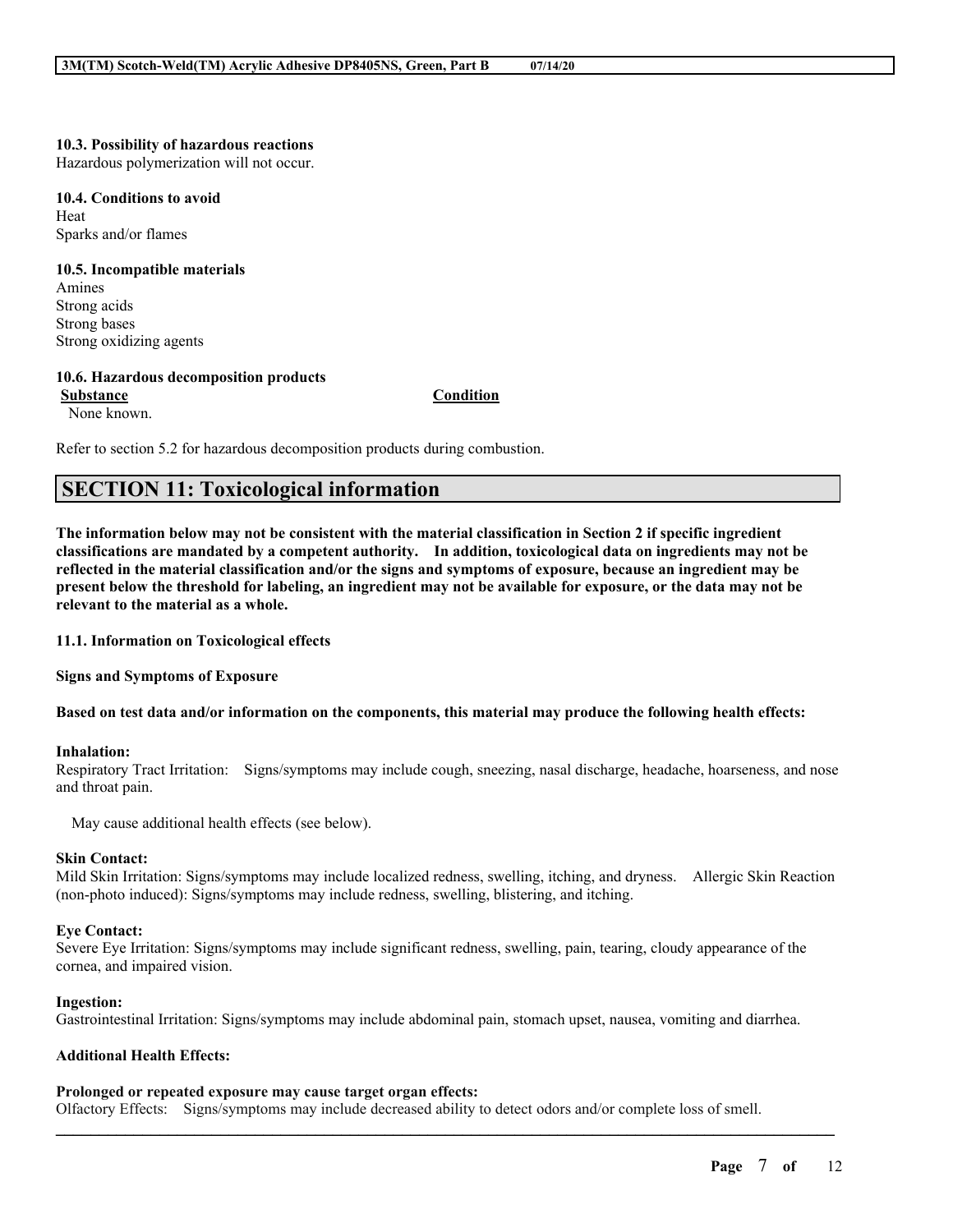### **Toxicological Data**

If a component is disclosed in section 3 but does not appear in a table below, either no data are available for that endpoint or the data are not sufficient for classification.

### **Acute Toxicity**

| <b>Name</b>                                            | Route                             | <b>Species</b>                               | Value                                             |
|--------------------------------------------------------|-----------------------------------|----------------------------------------------|---------------------------------------------------|
| Overall product                                        | Inhalation-<br>Vapor $(4 hr)$     |                                              | No data available; calculated ATE > 50 mg/l       |
| Overall product                                        | Ingestion                         |                                              | No data available; calculated $ATE > 5,000$ mg/kg |
| Methyl Methacrylate                                    | Dermal                            | Rabbit                                       | $LD50 > 5,000$ mg/kg                              |
| Methyl Methacrylate                                    | Inhalation-<br>Vapor (4<br>hours) | Rat                                          | $LC50$ 29 mg/l                                    |
| Methyl Methacrylate                                    | Ingestion                         | Rat                                          | LD50 $7,900$ mg/kg                                |
| Acrylonitrile-Butadiene Polymer                        | Dermal                            | Rabbit                                       | $LD50 > 15,000$ mg/kg                             |
| Acrylonitrile-Butadiene Polymer                        | Ingestion                         | Rat                                          | $LD50 > 30,000$ mg/kg                             |
| Bisphenol A Polyethylene Glycol Diether Dimethacrylate | Dermal                            | Rat                                          | $LD50 > 2,000$ mg/kg                              |
| Bisphenol A Polyethylene Glycol Diether Dimethacrylate | Ingestion                         | Rat                                          | $LD50 > 35,000$ mg/kg                             |
| Fillers (NJTS Reg. No. 04499600-6923)                  | Dermal                            |                                              | LD50 estimated to be $> 5,000$ mg/kg              |
| Fillers (NJTS Reg. No. 04499600-6923)                  | Ingestion                         | Human                                        | $LD50 > 15,000$ mg/kg                             |
| Hydroxyethyl Methacrylate                              | Dermal                            | Rabbit                                       | $LD50 > 5,000$ mg/kg                              |
| Hydroxyethyl Methacrylate                              | Ingestion                         | Rat                                          | LD50 $5,564$ mg/kg                                |
| Phosphate Esters of PPG Methacrylate                   | Ingestion                         | Rat                                          | $LD50 > 5,000$ mg/kg                              |
| Phosphate Esters of PPG Methacrylate                   | Dermal                            | similar<br>health<br>hazards                 | LD50 estimated to be $>$ 5,000 mg/kg              |
| Copper Naphthenates                                    | Dermal                            | similar<br>compoun<br>$\mathrm{d}\mathrm{s}$ | $LD50 > 2,000$ mg/kg                              |
| Copper Naphthenates                                    | Ingestion                         | similar<br>compoun<br>ds                     | LD50 $>300$ , < 2,000 mg/kg                       |

### $ATE = acute$  toxicity estimate

### **Skin Corrosion/Irritation**

| Name                                                   | <b>Species</b> | Value                     |
|--------------------------------------------------------|----------------|---------------------------|
|                                                        |                |                           |
| Methyl Methacrylate                                    | Human          | Mild irritant             |
|                                                        | and            |                           |
|                                                        | animal         |                           |
| Acrylonitrile-Butadiene Polymer                        | Professio      | No significant irritation |
|                                                        | nal            |                           |
|                                                        | judgeme        |                           |
|                                                        | nt             |                           |
| Bisphenol A Polyethylene Glycol Diether Dimethacrylate | Rabbit         | Minimal irritation        |
| Fillers (NJTS Reg. No. 04499600-6923)                  | Professio      | No significant irritation |
|                                                        | nal            |                           |
|                                                        | judgeme        |                           |
|                                                        | nt             |                           |
| Hydroxyethyl Methacrylate                              | Rabbit         | Minimal irritation        |
| Phosphate Esters of PPG Methacrylate                   | <b>Not</b>     | Irritant                  |
|                                                        | available      |                           |
| Copper Naphthenates                                    | Rabbit         | No significant irritation |

## **Serious Eye Damage/Irritation**

| Name                            | <b>Species</b> | Value                     |
|---------------------------------|----------------|---------------------------|
|                                 |                |                           |
| Methyl Methacrylate             | Rabbit         | Moderate irritant         |
| Acrylonitrile-Butadiene Polymer | Professio      | No significant irritation |
|                                 | nal            |                           |
|                                 | judgeme        |                           |
|                                 | nt             |                           |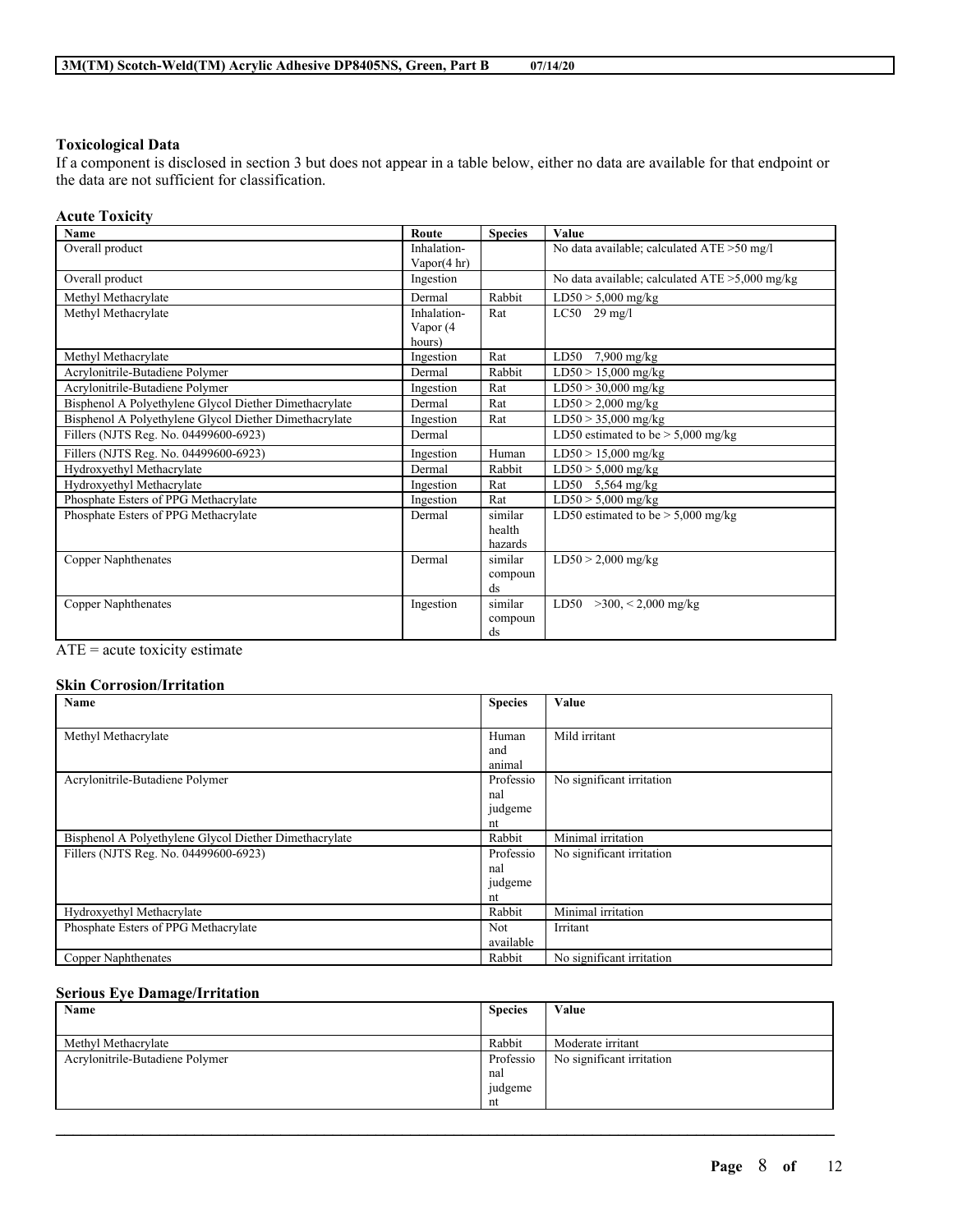| Bisphenol A Polyethylene Glycol Diether Dimethacrylate | Rabbit    | No significant irritation |
|--------------------------------------------------------|-----------|---------------------------|
| Fillers (NJTS Reg. No. 04499600-6923)                  | Professio | No significant irritation |
|                                                        | nal       |                           |
|                                                        | judgeme   |                           |
|                                                        | nt        |                           |
| Hydroxyethyl Methacrylate                              | Rabbit    | Moderate irritant         |
| Phosphate Esters of PPG Methacrylate                   | Not.      | Corrosive                 |
|                                                        | available |                           |
| Copper Naphthenates                                    | In vitro  | No significant irritation |
|                                                        | data      |                           |

## **Skin Sensitization**

| Name                                                   | <b>Species</b> | Value          |
|--------------------------------------------------------|----------------|----------------|
| Methyl Methacrylate                                    | Human          | Sensitizing    |
|                                                        | and            |                |
|                                                        | animal         |                |
| Bisphenol A Polyethylene Glycol Diether Dimethacrylate | Guinea         | Not classified |
|                                                        | pig            |                |
| Hydroxyethyl Methacrylate                              | Human          | Sensitizing    |
|                                                        | and            |                |
|                                                        | animal         |                |
| Copper Naphthenates                                    | Guinea         | Not classified |
|                                                        | pig            |                |

## **Respiratory Sensitization**

| <b>Name</b>            | <b>Species</b> | $X$ $Y$ $Y$<br>√alue         |
|------------------------|----------------|------------------------------|
| Methacrylate<br>Methyl | Human          | $\sim$<br>Not.<br>classified |

### **Germ Cell Mutagenicity**

| Name                                                   | Route    | Value                                                                           |
|--------------------------------------------------------|----------|---------------------------------------------------------------------------------|
|                                                        |          |                                                                                 |
| Methyl Methacrylate                                    | In vivo  | Not mutagenic                                                                   |
| Methyl Methacrylate                                    | In Vitro | Some positive data exist, but the data are not<br>sufficient for classification |
| Bisphenol A Polyethylene Glycol Diether Dimethacrylate | In Vitro | Not mutagenic                                                                   |
| Hydroxyethyl Methacrylate                              | In vivo  | Not mutagenic                                                                   |
| Hydroxyethyl Methacrylate                              | In Vitro | Some positive data exist, but the data are not<br>sufficient for classification |

## **Carcinogenicity**

| Name                                  | Route      | <b>Species</b> | Value            |
|---------------------------------------|------------|----------------|------------------|
| Methyl Methacrylate                   | Ingestion  | Rat            | Not carcinogenic |
| Methyl Methacrylate                   | Inhalation | Human          | Not carcinogenic |
|                                       |            | and            |                  |
|                                       |            | anımal         |                  |
| Fillers (NJTS Reg. No. 04499600-6923) | Inhalation | Multiple       | Not carcinogenic |
|                                       |            | anımal         |                  |
|                                       |            | species        |                  |

## **Reproductive Toxicity**

## **Reproductive and/or Developmental Effects**

| Name                      | Route      | Value                                  | <b>Species</b> | <b>Test Result</b> | <b>Exposure</b> |
|---------------------------|------------|----------------------------------------|----------------|--------------------|-----------------|
|                           |            |                                        |                |                    | <b>Duration</b> |
| Methyl Methacrylate       | Inhalation | Not classified for male reproduction   | Mouse          | <b>NOAEL 36.9</b>  |                 |
|                           |            |                                        |                | mg/l               |                 |
| Methyl Methacrylate       | Inhalation | Not classified for development         | Rat            | NOAEL 8.3          | during          |
|                           |            |                                        |                | mg/l               | organogenesi    |
|                           |            |                                        |                |                    |                 |
| Hydroxyethyl Methacrylate | Ingestion  | Not classified for female reproduction | Rat            | <b>NOAEL 1,000</b> | premating $\&$  |
|                           |            |                                        |                | mg/kg/day          | during          |
|                           |            |                                        |                |                    | gestation       |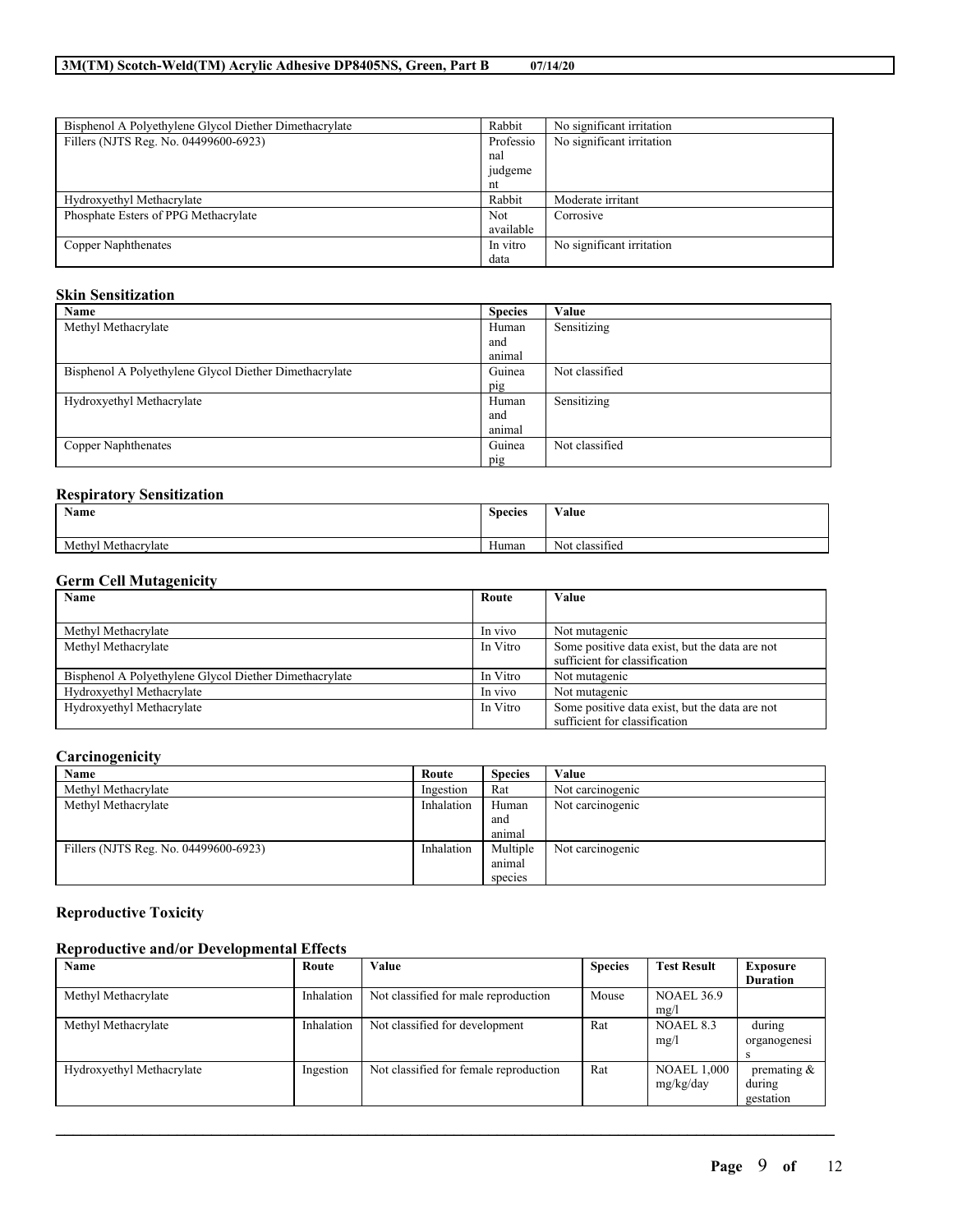| Hydroxyethyl Methacrylate | Ingestion | Not classified for male reproduction | Rat | <b>NOAEL 1.000</b> | 49 days        |
|---------------------------|-----------|--------------------------------------|-----|--------------------|----------------|
|                           |           |                                      |     | mg/kg/day          |                |
| Hydroxyethyl Methacrylate | Ingestion | Not classified for development       | Rat | <b>NOAEL 1.000</b> | premating $\&$ |
|                           |           |                                      |     | mg/kg/day          | during         |
|                           |           |                                      |     |                    | gestation      |

### **Target Organ(s)**

### **Specific Target Organ Toxicity - single exposure**

| Name                    | Route      | <b>Target Organ(s)</b> | Value                             | <b>Species</b> | <b>Test Result</b> | <b>Exposure</b> |
|-------------------------|------------|------------------------|-----------------------------------|----------------|--------------------|-----------------|
|                         |            |                        |                                   |                |                    | <b>Duration</b> |
| Methyl Methacrylate     | Inhalation | respiratory irritation | May cause respiratory irritation  | Human          | <b>NOAEL Not</b>   | occupational    |
|                         |            |                        |                                   |                | available          | exposure        |
| Phosphate Esters of PPG | Inhalation | respiratory irritation | Some positive data exist, but the | similar        | <b>NOAEL Not</b>   |                 |
| Methacrylate            |            |                        | data are not sufficient for       | health         | available          |                 |
|                         |            |                        | classification                    | hazards        |                    |                 |

### **Specific Target Organ Toxicity - repeated exposure**

| <b>Name</b>                              | Route      | <b>Target Organ(s)</b>       | Value                                                             | <b>Species</b>                | <b>Test Result</b>            | <b>Exposure</b>          |
|------------------------------------------|------------|------------------------------|-------------------------------------------------------------------|-------------------------------|-------------------------------|--------------------------|
|                                          |            |                              |                                                                   |                               |                               | <b>Duration</b>          |
| Methyl Methacrylate                      | Dermal     | peripheral nervous<br>system | Not classified                                                    | Human                         | <b>NOAEL Not</b><br>available | occupational<br>exposure |
| Methyl Methacrylate                      | Inhalation | olfactory system             | Causes damage to organs through<br>prolonged or repeated exposure | Human                         | <b>NOAEL Not</b><br>available | occupational<br>exposure |
| Methyl Methacrylate                      | Inhalation | kidney and/or<br>bladder     | Not classified                                                    | Multiple<br>animal<br>species | <b>NOAEL Not</b><br>available | 14 weeks                 |
| Methyl Methacrylate                      | Inhalation | liver                        | Not classified                                                    | Mouse                         | <b>NOAEL 12.3</b><br>mg/l     | 14 weeks                 |
| Methyl Methacrylate                      | Inhalation | respiratory system           | Not classified                                                    | Human                         | <b>NOAEL Not</b><br>available | occupational<br>exposure |
| Fillers (NJTS Reg. No.<br>04499600-6923) | Inhalation | pneumoconiosis               | Causes damage to organs through<br>prolonged or repeated exposure | Human                         | <b>NOAEL NA</b>               | occupational<br>exposure |
| Fillers (NJTS Reg. No.<br>04499600-6923) | Inhalation | pulmonary fibrosis           | Not classified                                                    | Rat                           | <b>NOAEL Not</b><br>available |                          |

### **Aspiration Hazard**

For the component/components, either no data are currently available or the data are not sufficient for classification.

### Please contact the address or phone number listed on the first page of the SDS for additional toxicological information **on this material and/or its components.**

## **SECTION 12: Ecological information**

### **Ecotoxicological information**

Please contact the address or phone number listed on the first page of the SDS for additional ecotoxicological information on this material and/or its components.

### **Chemical fate information**

Please contact the address or phone number listed on the first page of the SDS for additional chemical fate information on this material and/or its components.

# **SECTION 13: Disposal considerations**

### **13.1. Disposal methods**

Dispose of contents/ container in accordance with the local/regional/national/international regulations.

Incinerate uncured product in a permitted waste incineration facility. Combustion products will include halogen acid (HCl/HF/HBr). Facility must be capable of handling halogenated materials. As a disposal alternative, utilize an acceptable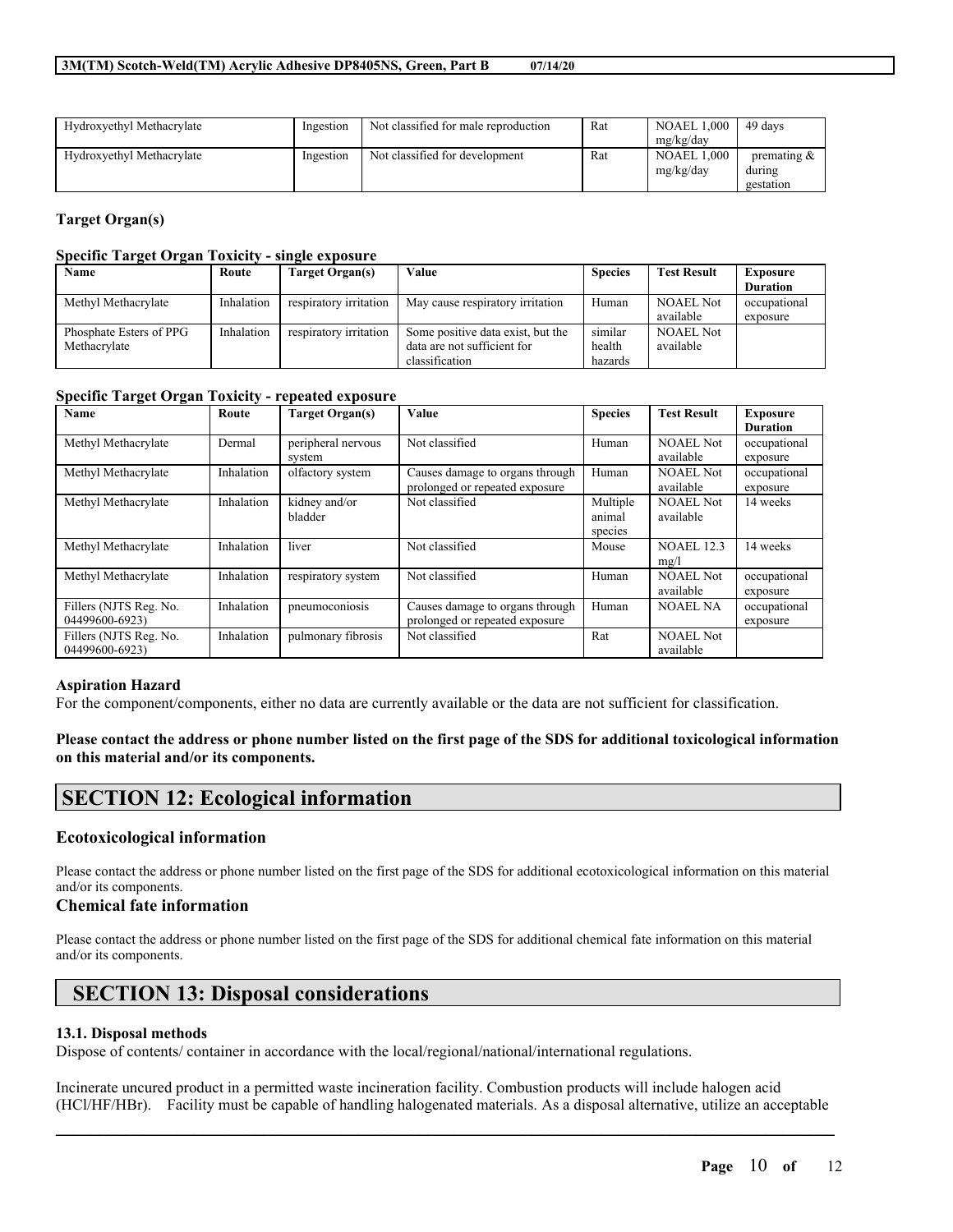permitted waste disposal facility. Empty drums/barrels/containers used for transporting and handling hazardous chemicals (chemical substances/mixtures/preparations classified as Hazardous as per applicable regulations) shall be considered, stored, treated & disposed of as hazardous wastes unless otherwise defined by applicable waste regulations. Consult with the respective regulating authorities to determine the available treatment and disposal facilities.

**EPA Hazardous Waste Number (RCRA):** D001 (Ignitable)

# **SECTION 14: Transport Information**

For Transport Information, please visit http://3M.com/Transportinfo or call 1-800-364-3577 or 651-737-6501.

# **SECTION 15: Regulatory information**

## **15.1. US Federal Regulations**

Contact 3M for more information.

### **EPCRA 311/312 Hazard Classifications:**

## **Physical Hazards**

Flammable (gases, aerosols, liquids, or solids)

### **Health Hazards**

Respiratory or Skin Sensitization

Serious eye damage or eye irritation

Specific target organ toxicity (single or repeated exposure)

### Section 313 Toxic Chemicals subject to the reporting requirements of that section and 40 CFR part 372 (EPCRA):

| Ingredient          | C.A.S. No     | $\%$ by Wt           |  |
|---------------------|---------------|----------------------|--|
| Methyl Methacrylate | $80 - 62 - 6$ | Trade Secret 45 - 65 |  |

## **15.2. State Regulations**

Contact 3M for more information.

## **15.3. Chemical Inventories**

The components of this product are in compliance with the chemical notification requirements of TSCA. All required components of this product are listed on the active portion of the TSCA Inventory.

Contact 3M for more information.

### **15.4. International Regulations**

Contact 3M for more information.

**This SDS has been prepared to meet the U.S. OSHA Hazard Communication Standard, 29 CFR 1910.1200.**

# **SECTION 16: Other information**

### **NFPA Hazard Classification**

**Health:** 2 **Flammability:** 3 **Instability:** 0 **Special Hazards:** None

 $\mathcal{L}_\mathcal{L} = \mathcal{L}_\mathcal{L} = \mathcal{L}_\mathcal{L} = \mathcal{L}_\mathcal{L} = \mathcal{L}_\mathcal{L} = \mathcal{L}_\mathcal{L} = \mathcal{L}_\mathcal{L} = \mathcal{L}_\mathcal{L} = \mathcal{L}_\mathcal{L} = \mathcal{L}_\mathcal{L} = \mathcal{L}_\mathcal{L} = \mathcal{L}_\mathcal{L} = \mathcal{L}_\mathcal{L} = \mathcal{L}_\mathcal{L} = \mathcal{L}_\mathcal{L} = \mathcal{L}_\mathcal{L} = \mathcal{L}_\mathcal{L}$ National Fire Protection Association (NFPA) hazard ratings are designed for use by emergency response personnel to address the hazards that are presented by short-term, acute exposure to a material under conditions of fire, spill, or similar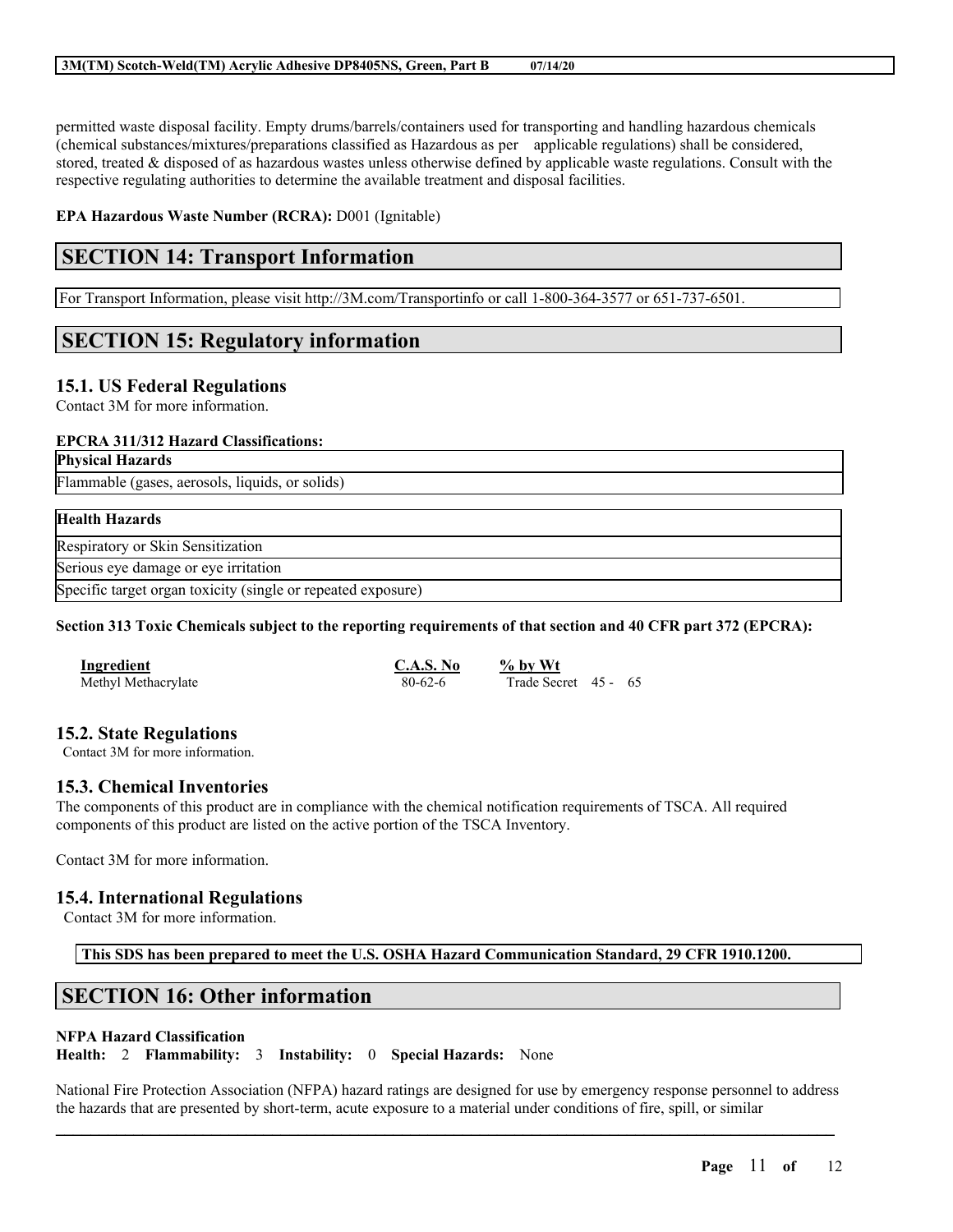emergencies. Hazard ratings are primarily based on the inherent physical and toxic properties of the material but also include the toxic properties of combustion or decomposition products that are known to be generated in significant quantities.

| <b>Document Group:</b> | 31-5479-6 | <b>Version Number:</b>  | 4.01     |
|------------------------|-----------|-------------------------|----------|
| <b>Issue Date:</b>     | 07/14/20  | <b>Supercedes Date:</b> | 05/28/19 |

DISCLAIMER: The information in this Safety Data Sheet (SDS) is believed to be correct as of the date issued. 3M MAKES NO WARRANTIES, EXPRESSED OR IMPLIED, INCLUDING, BUT NOT LIMITED TO, ANY IMPLIED WARRANTY OF MERCHANTABILITY OR FITNESS FOR A PARTICULAR PURPOSE OR COURSE OF PERFORMANCE OR USAGE OF TRADE. User is responsible for determining whether the 3M product is fit for a particular purpose and suitable for user's method of use or application. Given the variety of factors that can affect the use and application of a 3M product, some of which are uniquely within the user's knowledge and control, it is essential that the user evaluate the 3M product to determine whether it is fit for a particular purpose and suitable for user's method of use or application.

3M provides information in electronic form as a service to its customers. Due to the remote possibility that electronic transfer may have resulted in errors, omissions or alterations in this information, 3M makes no representations as to its completeness or accuracy. In addition, information obtained from a database may not be as current as the information in the SDS available directly from 3M.

 $\mathcal{L}_\mathcal{L} = \mathcal{L}_\mathcal{L} = \mathcal{L}_\mathcal{L} = \mathcal{L}_\mathcal{L} = \mathcal{L}_\mathcal{L} = \mathcal{L}_\mathcal{L} = \mathcal{L}_\mathcal{L} = \mathcal{L}_\mathcal{L} = \mathcal{L}_\mathcal{L} = \mathcal{L}_\mathcal{L} = \mathcal{L}_\mathcal{L} = \mathcal{L}_\mathcal{L} = \mathcal{L}_\mathcal{L} = \mathcal{L}_\mathcal{L} = \mathcal{L}_\mathcal{L} = \mathcal{L}_\mathcal{L} = \mathcal{L}_\mathcal{L}$ 

## **3M USA SDSs are available at www.3M.com**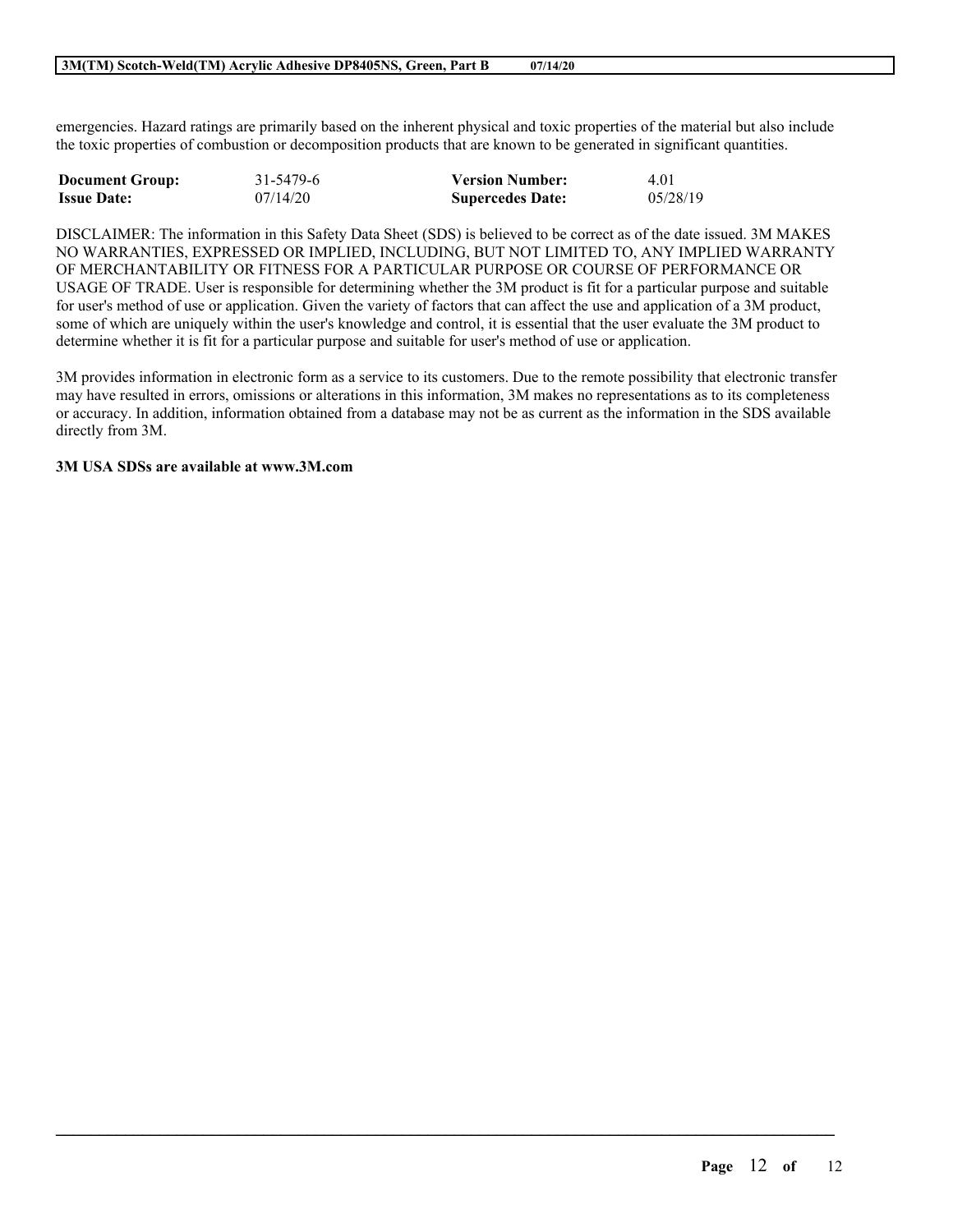

# **Safety Data Sheet**

### Copyright,2021, 3M Company.

All rights reserved. Copying and/or downloading of this information for the purpose of properly utilizing 3M products is allowed provided that: (1) the information is copied in full with no changes unless prior written agreement is obtained from 3M, and (2) neither the copy nor the original is resold or otherwise distributed with the intention of earning a profit thereon.

| <b>Document Group:</b> | 31-5470-5 | <b>Version Number:</b>  | 2.01     |
|------------------------|-----------|-------------------------|----------|
| <b>Issue Date:</b>     | 04/04/21  | <b>Supercedes Date:</b> | 05/16/19 |

# **SECTION 1: Identification**

### **1.1. Product identifier**

3M(TM) Scotch-Weld(TM) Acrylic Adhesive DP8405NS, Green, Part A

### **1.2. Recommended use and restrictions on use**

### **Recommended use**

Adhesive

This chemical/product is not and cannot be distributed in commerce (as defined in TSCA section 3(13)) for consumer paint or coating removal

 $\mathcal{L}_\mathcal{L} = \mathcal{L}_\mathcal{L} = \mathcal{L}_\mathcal{L} = \mathcal{L}_\mathcal{L} = \mathcal{L}_\mathcal{L} = \mathcal{L}_\mathcal{L} = \mathcal{L}_\mathcal{L} = \mathcal{L}_\mathcal{L} = \mathcal{L}_\mathcal{L} = \mathcal{L}_\mathcal{L} = \mathcal{L}_\mathcal{L} = \mathcal{L}_\mathcal{L} = \mathcal{L}_\mathcal{L} = \mathcal{L}_\mathcal{L} = \mathcal{L}_\mathcal{L} = \mathcal{L}_\mathcal{L} = \mathcal{L}_\mathcal{L}$ 

### **1.3. Supplier's details**

| , биррист з истану   |                                         |
|----------------------|-----------------------------------------|
| <b>MANUFACTURER:</b> | 3M                                      |
| DIVISION:            | Industrial Adhesives and Tapes Division |
| <b>ADDRESS:</b>      | 3M Center, St. Paul, MN 55144-1000, USA |
| Telephone:           | 1-888-3M HELPS (1-888-364-3577)         |

## **1.4. Emergency telephone number**

1-800-364-3577 or (651) 737-6501 (24 hours)

# **SECTION 2: Hazard identification**

**2.1. Hazard classification**

Skin Sensitizer: Category 1B.

**2.2. Label elements Signal word** Warning

**Symbols** Exclamation mark |

**Pictograms**

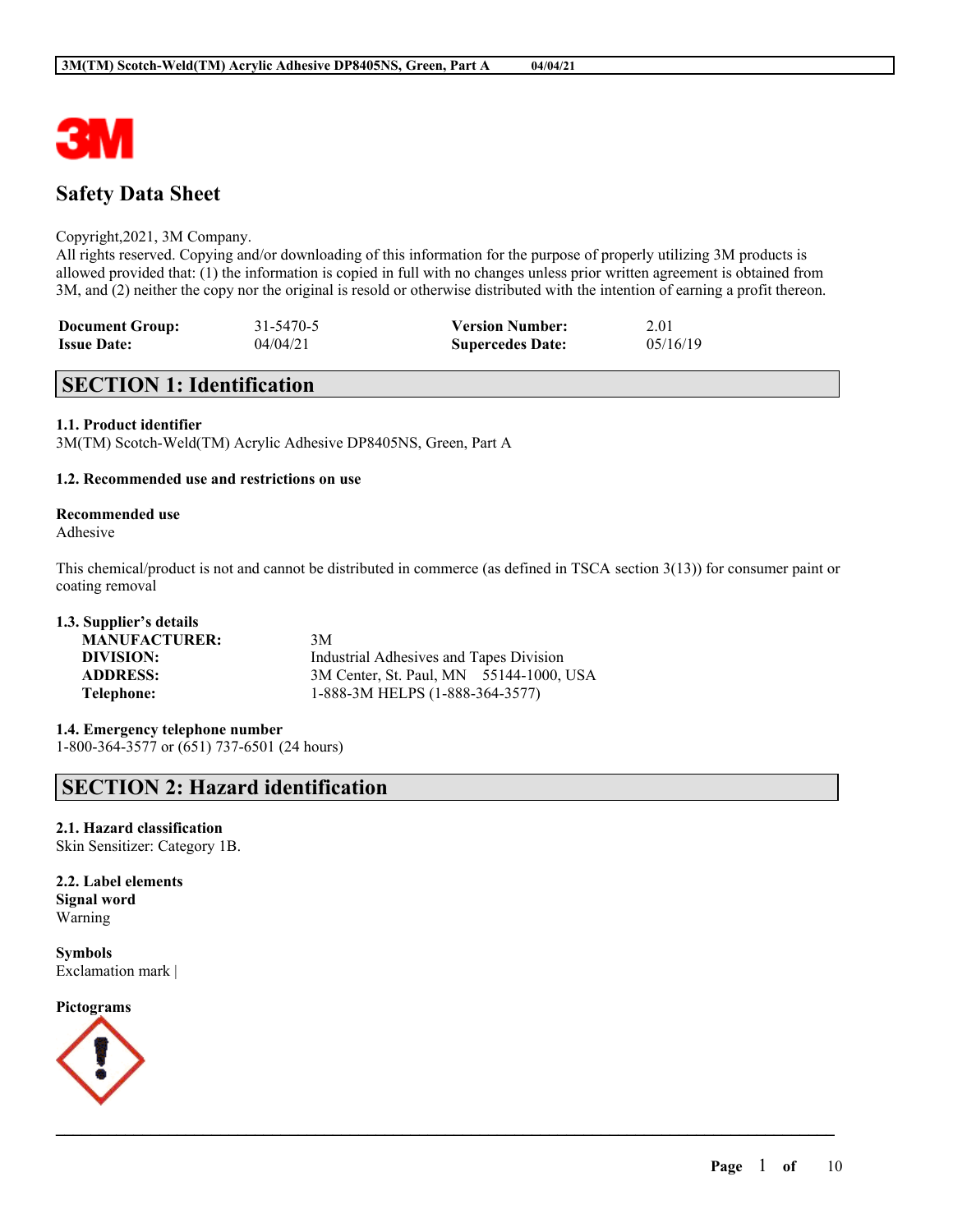## **Hazard Statements**

May cause an allergic skin reaction.

### **Precautionary Statements**

### **Prevention:**

Avoid breathing dust/fume/gas/mist/vapors/spray. Wear protective gloves. Contaminated work clothing must not be allowed out of the workplace.

### **Response:**

IF ON SKIN: Wash with plenty of soap and water. If skin irritation or rash occurs: Get medical advice/attention. Wash contaminated clothing before reuse.

### **Disposal:**

Dispose of contents/container in accordance with applicable local/regional/national/international regulations.

# **SECTION 3: Composition/information on ingredients**

| Ingredient                             | C.A.S. No.         | $\frac{1}{2}$ by Wt         |
|----------------------------------------|--------------------|-----------------------------|
| Dibenzoate Propanol                    | $ 27138-31-4 $     | 45 - 65 Trade Secret *      |
| Acrylate Polymer                       | $ 25101 - 28 - 4 $ | 10 - 30 Trade Secret *      |
| Catalyst (NJTS Reg. No. 04499600-6922) | Trade Secret*      | 1 - 15 Trade Secret *       |
| Organic Peroxide                       | $13122 - 18 - 4$   | $0.1 - 10$ Trade Secret $*$ |
| Methylene Chloride                     | 75-09-2            | $ $ < 0.01 Trade Secret $*$ |

NJTS or NJTSRN: New Jersey Trade Secret Registry Number.

\*The specific chemical identity and/or exact percentage (concentration) of this composition has been withheld as a trade secret.

# **SECTION 4: First aid measures**

### **4.1. Description of first aid measures**

### **Inhalation:**

Remove person to fresh air. If you feel unwell, get medical attention.

### **Skin Contact:**

Immediately wash with soap and water. Remove contaminated clothing and wash before reuse. If signs/symptoms develop, get medical attention.

### **Eye Contact:**

Flush with large amounts of water. Remove contact lenses if easy to do. Continue rinsing. If signs/symptoms persist, get medical attention.

 $\mathcal{L}_\mathcal{L} = \mathcal{L}_\mathcal{L} = \mathcal{L}_\mathcal{L} = \mathcal{L}_\mathcal{L} = \mathcal{L}_\mathcal{L} = \mathcal{L}_\mathcal{L} = \mathcal{L}_\mathcal{L} = \mathcal{L}_\mathcal{L} = \mathcal{L}_\mathcal{L} = \mathcal{L}_\mathcal{L} = \mathcal{L}_\mathcal{L} = \mathcal{L}_\mathcal{L} = \mathcal{L}_\mathcal{L} = \mathcal{L}_\mathcal{L} = \mathcal{L}_\mathcal{L} = \mathcal{L}_\mathcal{L} = \mathcal{L}_\mathcal{L}$ 

### **If Swallowed:**

Rinse mouth. If you feel unwell, get medical attention.

### **4.2. Most important symptoms and effects, both acute and delayed**

Allergic skin reaction (redness, swelling, blistering, and itching).

### **4.3. Indication of any immediate medical attention and special treatment required**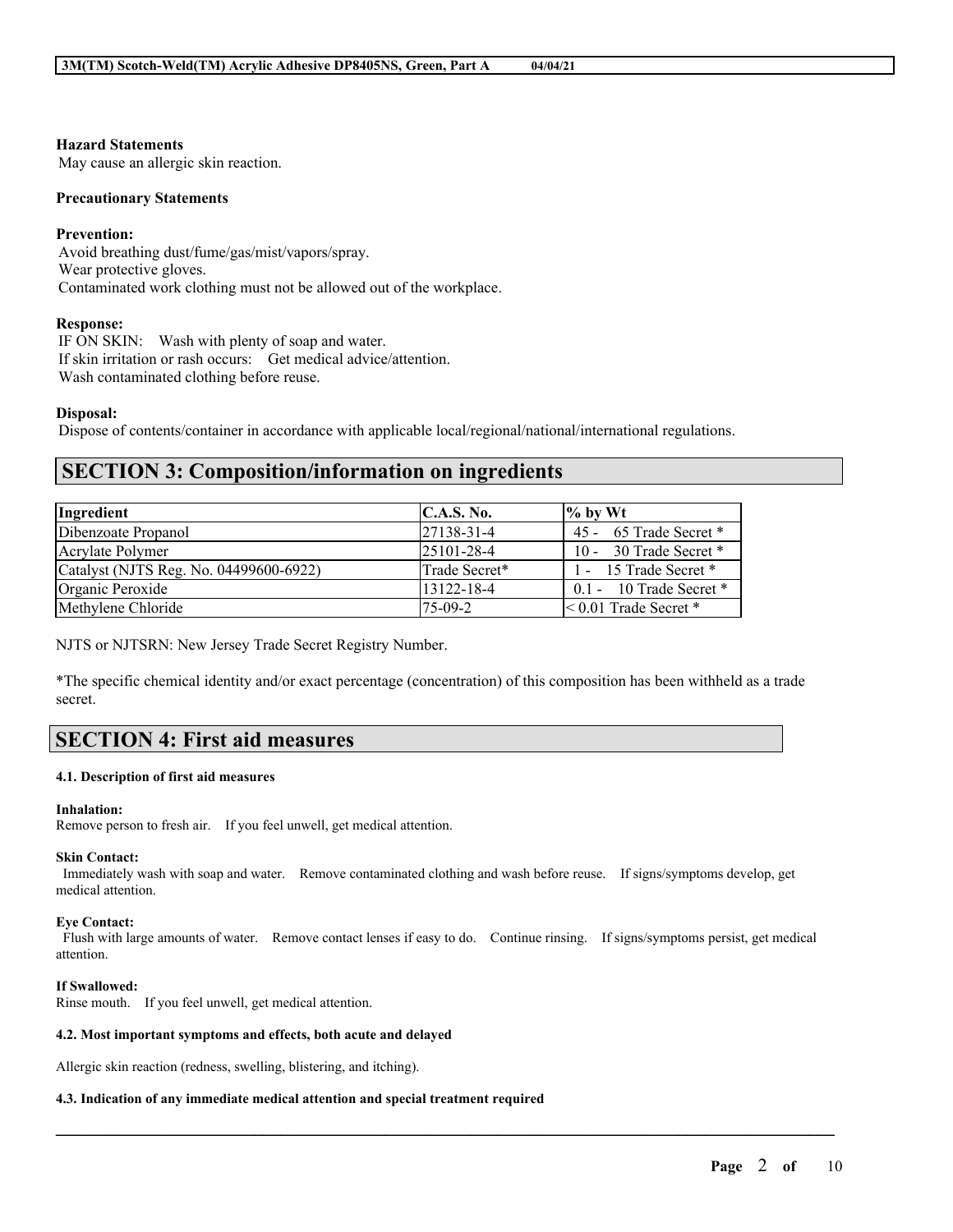Not applicable

# **SECTION 5: Fire-fighting measures**

## **5.1. Suitable extinguishing media**

In case of fire: Use a fire fighting agent suitable for ordinary combustible material such as water or foam to extinguish.

## **5.2. Special hazards arising from the substance or mixture**

Part of the oxygen for combustion is supplied by the peroxide itself.

## **Hazardous Decomposition or By-Products**

**Substance Condition**

Carbon monoxide During Combustion Carbon dioxide During Combustion

### **5.3. Special protective actions for fire-fighters**

Wear full protective clothing, including helmet, self-contained, positive pressure or pressure demand breathing apparatus, bunker coat and pants, bands around arms, waist and legs, face mask, and protective covering for exposed areas of the head.

# **SECTION 6: Accidental release measures**

### **6.1. Personal precautions, protective equipment and emergency procedures**

Evacuate area. Ventilate the area with fresh air. For large spill, or spills in confined spaces, provide mechanical ventilation to disperse or exhaust vapors, in accordance with good industrial hygiene practice. Refer to other sections of this SDS for information regarding physical and health hazards, respiratory protection, ventilation, and personal protective equipment.

### **6.2. Environmental precautions**

Avoid release to the environment. For larger spills, cover drains and build dikes to prevent entry into sewer systems or bodies of water.

### **6.3. Methods and material for containment and cleaning up**

Contain spill. Working from around the edges of the spill inward, cover with bentonite, vermiculite, or commercially available inorganic absorbent material. Mix in sufficient absorbent until it appears dry. Remember, adding an absorbent material does not remove a physical, health, or environmental hazard. Collect as much of the spilled material as possible. Place in a closed container approved for transportation by appropriate authorities. Clean up residue with an appropriate solvent selected by a qualified and authorized person. Ventilate the area with fresh air. Read and follow safety precautions on the solvent label and SDS. Seal the container. Dispose of collected material as soon as possible in accordance with applicable local/regional/national/international regulations.

# **SECTION 7: Handling and storage**

### **7.1. Precautions for safe handling**

Avoid breathing dust/fume/gas/mist/vapors/spray. Do not get in eyes, on skin, or on clothing. Do not eat, drink or smoke when using this product. Wash thoroughly after handling. Contaminated work clothing should not be allowed out of the workplace. Avoid release to the environment. Wash contaminated clothing before reuse. Avoid contact with oxidizing agents (eg. chlorine, chromic acid etc.)

### **7.2. Conditions for safe storage including any incompatibilities**

Keep cool. Store away from heat. Store away from acids. Store away from strong bases. Store away from oxidizing agents. Store away from amines.

 $\mathcal{L}_\mathcal{L} = \mathcal{L}_\mathcal{L} = \mathcal{L}_\mathcal{L} = \mathcal{L}_\mathcal{L} = \mathcal{L}_\mathcal{L} = \mathcal{L}_\mathcal{L} = \mathcal{L}_\mathcal{L} = \mathcal{L}_\mathcal{L} = \mathcal{L}_\mathcal{L} = \mathcal{L}_\mathcal{L} = \mathcal{L}_\mathcal{L} = \mathcal{L}_\mathcal{L} = \mathcal{L}_\mathcal{L} = \mathcal{L}_\mathcal{L} = \mathcal{L}_\mathcal{L} = \mathcal{L}_\mathcal{L} = \mathcal{L}_\mathcal{L}$ 

# **SECTION 8: Exposure controls/personal protection**

## **8.1. Control parameters**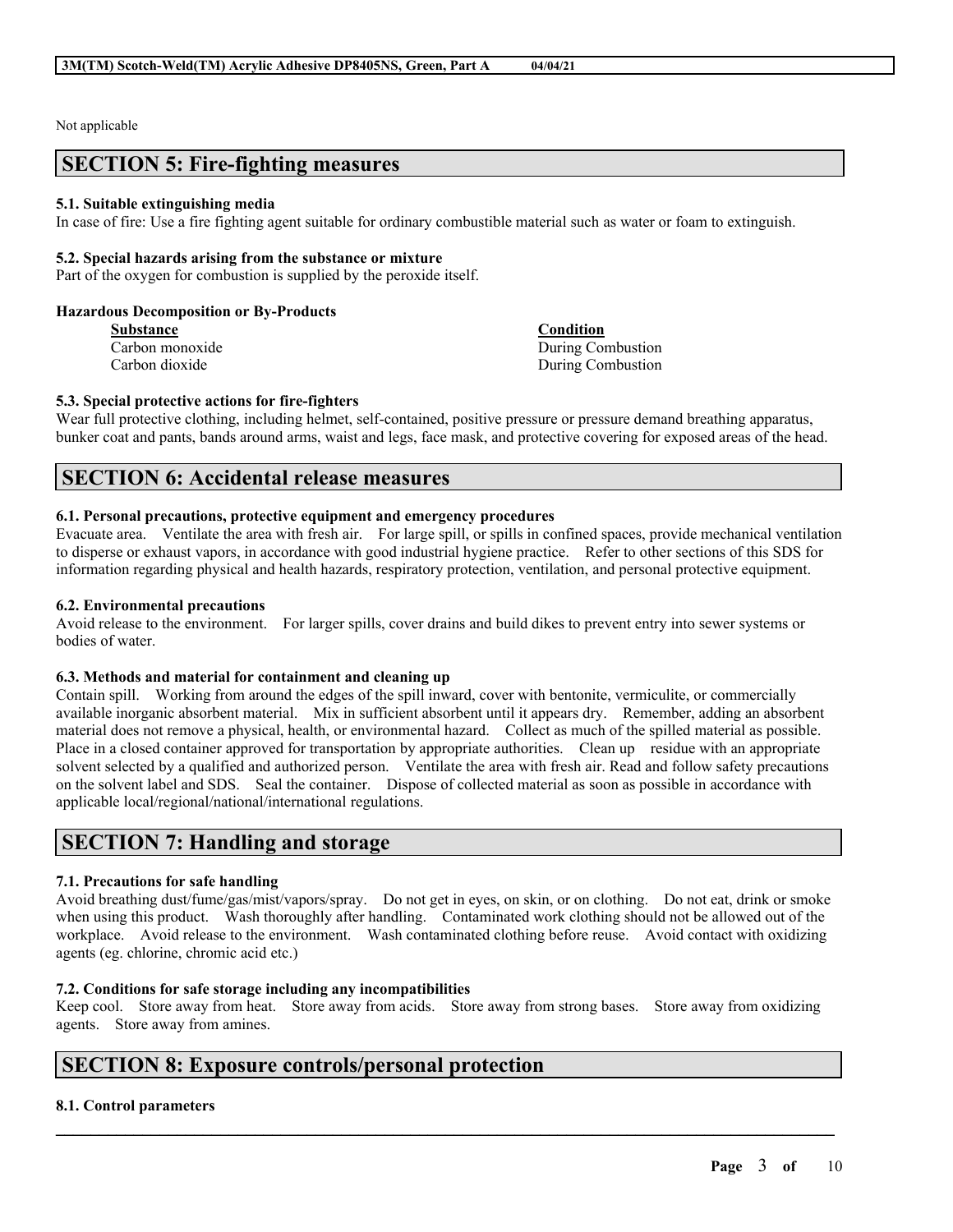### **Occupational exposure limits**

If a component is disclosed in section 3 but does not appear in the table below, an occupational exposure limit is not available for the component.

| Ingredient         | <b>C.A.S. No.</b> | Agency       | Limit type              | Additional Comments   |
|--------------------|-------------------|--------------|-------------------------|-----------------------|
| Methylene Chloride | $75-09-2$         | <b>ACGIH</b> | TWA:50 ppm              | LA3: Confirmed animal |
|                    |                   |              |                         | carcin.               |
| Methylene Chloride | $75-09-2$         | <b>OSHA</b>  | TWA:25 ppm;STEL:125 ppm | $29$ CFR 1910.1052,   |
|                    |                   |              |                         | SKIN                  |

ACGIH : American Conference of Governmental Industrial Hygienists

AIHA : American Industrial Hygiene Association

CMRG : Chemical Manufacturer's Recommended Guidelines OSHA : United States Department of Labor - Occupational Safety and Health Administration

TWA: Time-Weighted-Average STEL: Short Term Exposure Limit

CEIL: Ceiling

### **8.2. Exposure controls**

### **8.2.1. Engineering controls**

Use general dilution ventilation and/or local exhaust ventilation to control airborne exposures to below relevant Exposure Limits and/or control dust/fume/gas/mist/vapors/spray. If ventilation is not adequate, use respiratory protection equipment.

### **8.2.2. Personal protective equipment (PPE)**

### **Eye/face protection**

None required.

### **Skin/hand protection**

Select and use gloves and/or protective clothing approved to relevant local standards to prevent skin contact based on the results of an exposure assessment. Selection should be based on use factors such as exposure levels, concentration of the substance or mixture, frequency and duration, physical challenges such as temperature extremes, and other use conditions. Consult with your glove and/or protective clothing manufacturer for selection of appropriate compatible gloves/protective clothing. Note: Nitrile gloves may be worn over polymer laminate gloves to improve dexterity. Gloves made from the following material(s) are recommended: Polymer laminate

If this product is used in a manner that presents a higher potential for exposure (eg. spraying, high splash potential etc.), then use of protective coveralls may be necessary. Select and use body protection to prevent contact based on the results of an exposure assessment. The following protective clothing material(s) are recommended: Apron - polymer laminate

### **Respiratory protection**

An exposure assessment may be needed to decide if a respirator is required. If a respirator is needed, use respirators as part of a full respiratory protection program. Based on the results of the exposure assessment, select from the following respirator type(s) to reduce inhalation exposure:

 $\mathcal{L}_\mathcal{L} = \mathcal{L}_\mathcal{L} = \mathcal{L}_\mathcal{L} = \mathcal{L}_\mathcal{L} = \mathcal{L}_\mathcal{L} = \mathcal{L}_\mathcal{L} = \mathcal{L}_\mathcal{L} = \mathcal{L}_\mathcal{L} = \mathcal{L}_\mathcal{L} = \mathcal{L}_\mathcal{L} = \mathcal{L}_\mathcal{L} = \mathcal{L}_\mathcal{L} = \mathcal{L}_\mathcal{L} = \mathcal{L}_\mathcal{L} = \mathcal{L}_\mathcal{L} = \mathcal{L}_\mathcal{L} = \mathcal{L}_\mathcal{L}$ 

Half facepiece or full facepiece air-purifying respirator suitable for organic vapors and particulates

For questions about suitability for a specific application, consult with your respirator manufacturer.

## **SECTION 9: Physical and chemical properties**

### **9.1. Information on basic physical and chemical properties**

| Appearance            |        |
|-----------------------|--------|
| <b>Physical state</b> | Liquid |
| Color                 | Blue   |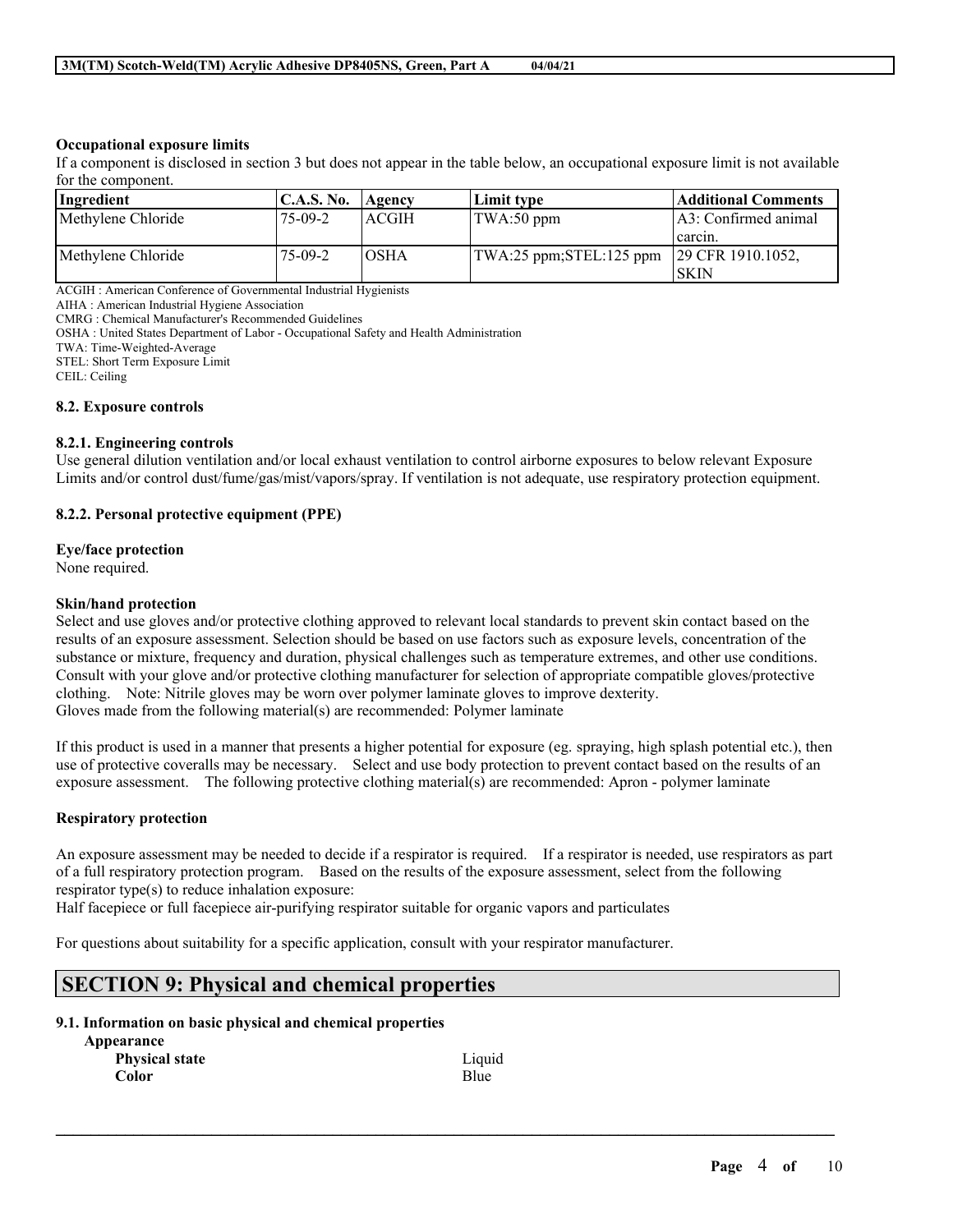**Specific Physical Form:** Paste **Odor** Ester **Odor threshold** *No Data Available* **pH** *Not Applicable* **Melting point** *Not Applicable* **Boiling Point** >=150 ºF **Flash Point**  $>$  200 °F [*Test Method:*Closed Cup] **Evaporation rate** *No Data Available* **Flammability** (solid, gas) Not Applicable **Flammable Limits(LEL)** *No Data Available* **Flammable Limits(UEL)** *No Data Available* **Vapor Pressure** *No Data Available* **Vapor Density** *No Data Available* **Density** 1.08 g/ml **Specific Gravity** 1.08 [*Ref Std:*WATER=1] **Solubility in Water** Nil **Solubility- non-water** *No Data Available* **Partition coefficient: n-octanol/ water** *No Data Available* **Autoignition temperature** *No Data Available* **Decomposition temperature** *No Data Available* **Viscosity** 20,000 - 25,000 centipoise **Hazardous Air Pollutants** 0 % weight **Molecular weight** *No Data Available* **VOC Less H2O & Exempt Solvents** 2.8 g/l [*Details:*when used as intended with Part B.]

# **SECTION 10: Stability and reactivity**

### **10.1. Reactivity**

This material may be reactive with certain agents under certain conditions - see the remaining headings in this section.

 $\mathcal{L}_\mathcal{L} = \mathcal{L}_\mathcal{L} = \mathcal{L}_\mathcal{L} = \mathcal{L}_\mathcal{L} = \mathcal{L}_\mathcal{L} = \mathcal{L}_\mathcal{L} = \mathcal{L}_\mathcal{L} = \mathcal{L}_\mathcal{L} = \mathcal{L}_\mathcal{L} = \mathcal{L}_\mathcal{L} = \mathcal{L}_\mathcal{L} = \mathcal{L}_\mathcal{L} = \mathcal{L}_\mathcal{L} = \mathcal{L}_\mathcal{L} = \mathcal{L}_\mathcal{L} = \mathcal{L}_\mathcal{L} = \mathcal{L}_\mathcal{L}$ 

# **10.2. Chemical stability**

Stable.

### **10.3. Possibility of hazardous reactions**

Hazardous polymerization will not occur.

**10.4. Conditions to avoid** Heat Sparks and/or flames

**10.5. Incompatible materials** Amines Strong acids Strong bases Strong oxidizing agents

### **10.6. Hazardous decomposition products**

**Substance Condition**

None known.

Refer to section 5.2 for hazardous decomposition products during combustion.

# **SECTION 11: Toxicological information**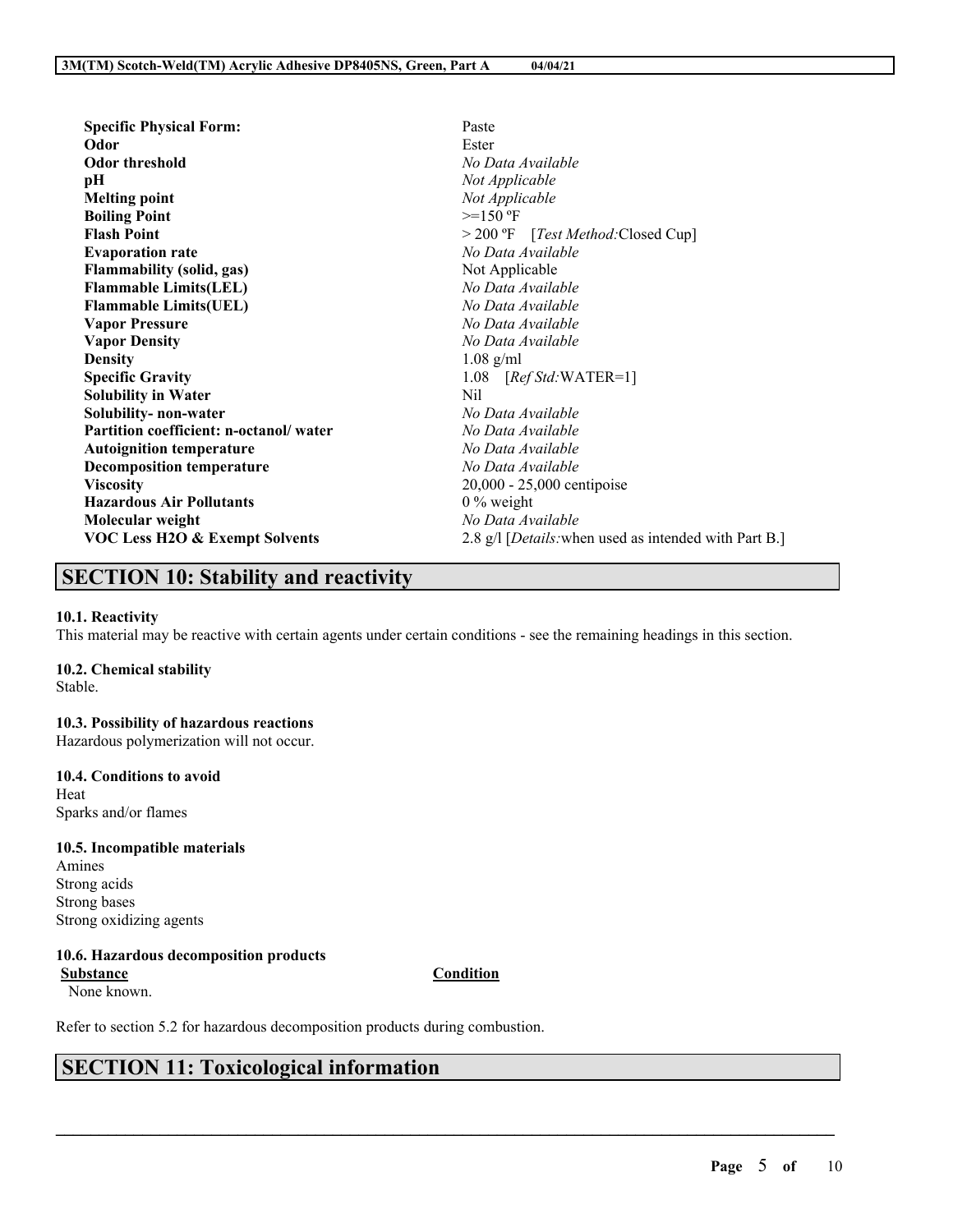The information below may not be consistent with the material classification in Section 2 if specific ingredient **classifications are mandated by a competent authority. In addition, toxicological data on ingredients may not be** reflected in the material classification and/or the signs and symptoms of exposure, because an ingredient may be present below the threshold for labeling, an ingredient may not be available for exposure, or the data may not be **relevant to the material as a whole.**

**11.1. Information on Toxicological effects**

**Signs and Symptoms of Exposure**

Based on test data and/or information on the components, this material may produce the following health effects:

### **Inhalation:**

Respiratory Tract Irritation: Signs/symptoms may include cough, sneezing, nasal discharge, headache, hoarseness, and nose and throat pain.

### **Skin Contact:**

Allergic Skin Reaction (non-photo induced): Signs/symptoms may include redness, swelling, blistering, and itching.

### **Eye Contact:**

Contact with the eyes during product use is not expected to result in significant irritation.

### **Ingestion:**

May be harmful if swallowed.

### **Carcinogenicity:**

| <b>Ingredient</b>  | CAS No.   | <b>Class Description</b>      | <b>Regulation</b>                           |
|--------------------|-----------|-------------------------------|---------------------------------------------|
| Methylene Chloride | $75-09-2$ | Grp. 2A: Probable human carc. | International Agency for Research on Cancer |
| Methylene Chloride | 75-09-2   | Anticipated human carcinogen  | National Toxicology Program Carcinogens     |
| Methylene Chloride | 75-09-2   | Cancer hazard                 | <b>OSHA</b> Carcinogens                     |

### **Toxicological Data**

If a component is disclosed in section 3 but does not appear in a table below, either no data are available for that endpoint or the data are not sufficient for classification.

### **Acute Toxicity**

| Name                                   | Route       | <b>Species</b> | Value                                                |
|----------------------------------------|-------------|----------------|------------------------------------------------------|
| Overall product                        | Dermal      |                | No data available; calculated $ATE > 5,000$ mg/kg    |
| Overall product                        | Ingestion   |                | No data available; calculated ATE2,000 - 5,000 mg/kg |
| Dibenzoate Propanol                    | Dermal      | Rat            | $LD50 > 2,000$ mg/kg                                 |
| Dibenzoate Propanol                    | Inhalation- | Rat            | $LC50 > 200$ mg/l                                    |
|                                        | Dust/Mist   |                |                                                      |
|                                        | (4 hours)   |                |                                                      |
| Dibenzoate Propanol                    | Ingestion   | Rat            | LD50 $3,295$ mg/kg                                   |
| Acrylate Polymer                       | Dermal      |                | LD50 estimated to be $> 5,000$ mg/kg                 |
| Acrylate Polymer                       | Ingestion   | Rat            | $LD50 > 5,000$ mg/kg                                 |
| Catalyst (NJTS Reg. No. 04499600-6922) | Dermal      | Professio      | LD50 estimated to be $2,000 - 5,000$ mg/kg           |
|                                        |             | nal            |                                                      |
|                                        |             | judgeme        |                                                      |
|                                        |             | nt             |                                                      |
| Catalyst (NJTS Reg. No. 04499600-6922) | Ingestion   | Rat            | $LD50 > 2,000$ mg/kg                                 |
| Organic Peroxide                       | Dermal      | Rat            | $LD50 > 2,000$ mg/kg                                 |
| Organic Peroxide                       | Inhalation- | Rat            | $LC50 > 0.8$ mg/l                                    |
|                                        | Dust/Mist   |                |                                                      |
|                                        | (4 hours)   |                |                                                      |
| Organic Peroxide                       | Ingestion   | Rat            | LD50<br>$12,905$ mg/kg                               |
| Methylene Chloride                     | Dermal      | Rat            | $LD50 > 2,000$ mg/kg                                 |
| Methylene Chloride                     | Inhalation- | Rat            | LC50<br>$63.7 \text{ mg}/1$                          |
|                                        |             |                |                                                      |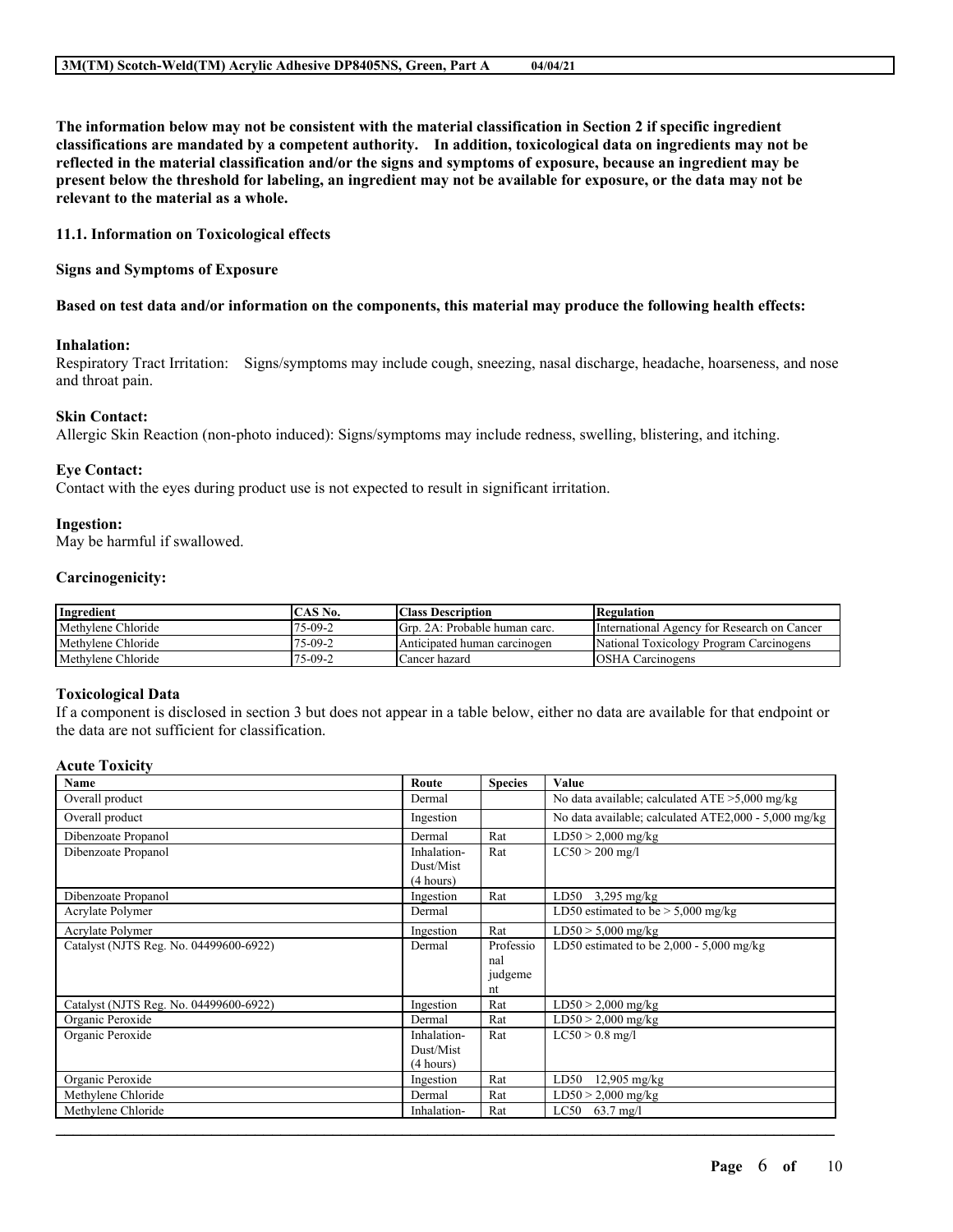|                         | $\mathbf{v}$<br>Vapor (4<br>hours |     |                           |
|-------------------------|-----------------------------------|-----|---------------------------|
| Chloride<br>Methylene ' | Ingestion                         | Rat | LD50<br>410<br>.410 mg/kg |

ATE = acute toxicity estimate

### **Skin Corrosion/Irritation**

| Name                | <b>Species</b> | Value                     |
|---------------------|----------------|---------------------------|
|                     |                |                           |
| Dibenzoate Propanol | Rabbit         | No significant irritation |
| Organic Peroxide    | Rabbit         | No significant irritation |
| Methylene Chloride  | Rabbit         | Irritant                  |

### **Serious Eye Damage/Irritation**

| Name                | <b>Species</b> | Value                     |
|---------------------|----------------|---------------------------|
| Dibenzoate Propanol | Rabbit         | No significant irritation |
| Organic Peroxide    | Rabbit         | No significant irritation |
| Methylene Chloride  | Rabbit         | Severe irritant           |

### **Skin Sensitization**

| Name                                   | <b>Species</b> | Value          |
|----------------------------------------|----------------|----------------|
| Dibenzoate Propanol                    | Guinea         | Not classified |
|                                        | pig            |                |
| Catalyst (NJTS Reg. No. 04499600-6922) | Mouse          | Not classified |
| Organic Peroxide                       | Guinea         | Sensitizing    |
|                                        | pig            |                |

### **Respiratory Sensitization**

For the component/components, either no data are currently available or the data are not sufficient for classification.

### **Germ Cell Mutagenicity**

| Name                                   | Route    | Value                                          |
|----------------------------------------|----------|------------------------------------------------|
|                                        |          |                                                |
| Dibenzoate Propanol                    | In Vitro | Not mutagenic                                  |
| Catalyst (NJTS Reg. No. 04499600-6922) | In Vitro | Not mutagenic                                  |
| Methylene Chloride                     | In vivo  | Not mutagenic                                  |
| Methylene Chloride                     | In Vitro | Some positive data exist, but the data are not |
|                                        |          | sufficient for classification                  |

## **Carcinogenicity**

| Name               | Route      | <b>Species</b> | Value        |
|--------------------|------------|----------------|--------------|
| Methylene Chloride | Inhalation | Multiple       | Carcinogenic |
|                    |            | animal         |              |
|                    |            | species        |              |

### **Reproductive Toxicity**

### **Reproductive and/or Developmental Effects**

| Name                | Route      | Value                                  | <b>Species</b> | <b>Test Result</b> | <b>Exposure</b> |
|---------------------|------------|----------------------------------------|----------------|--------------------|-----------------|
|                     |            |                                        |                |                    | <b>Duration</b> |
| Dibenzoate Propanol | Ingestion  | Not classified for female reproduction | Rat            | <b>NOAEL 500</b>   | 2 generation    |
|                     |            |                                        |                | mg/kg/day          |                 |
| Dibenzoate Propanol | Ingestion  | Not classified for male reproduction   | Rat            | <b>NOAEL 400</b>   | 2 generation    |
|                     |            |                                        |                | mg/kg/day          |                 |
| Dibenzoate Propanol | Ingestion  | Not classified for development         | Rat            | <b>NOAEL 1,000</b> | during          |
|                     |            |                                        |                | mg/kg/day          | gestation       |
| Methylene Chloride  | Inhalation | Not classified for female reproduction | Rat            | NOAEL 5.2          | 2 generation    |
|                     |            |                                        |                | mg/l               |                 |
| Methylene Chloride  | Inhalation | Not classified for male reproduction   | Rat            | NOAEL 5.2          | 2 generation    |
|                     |            |                                        |                | mg/l               |                 |
| Methylene Chloride  | Inhalation | Not classified for development         | Multiple       | NOAEL 4.3          | during          |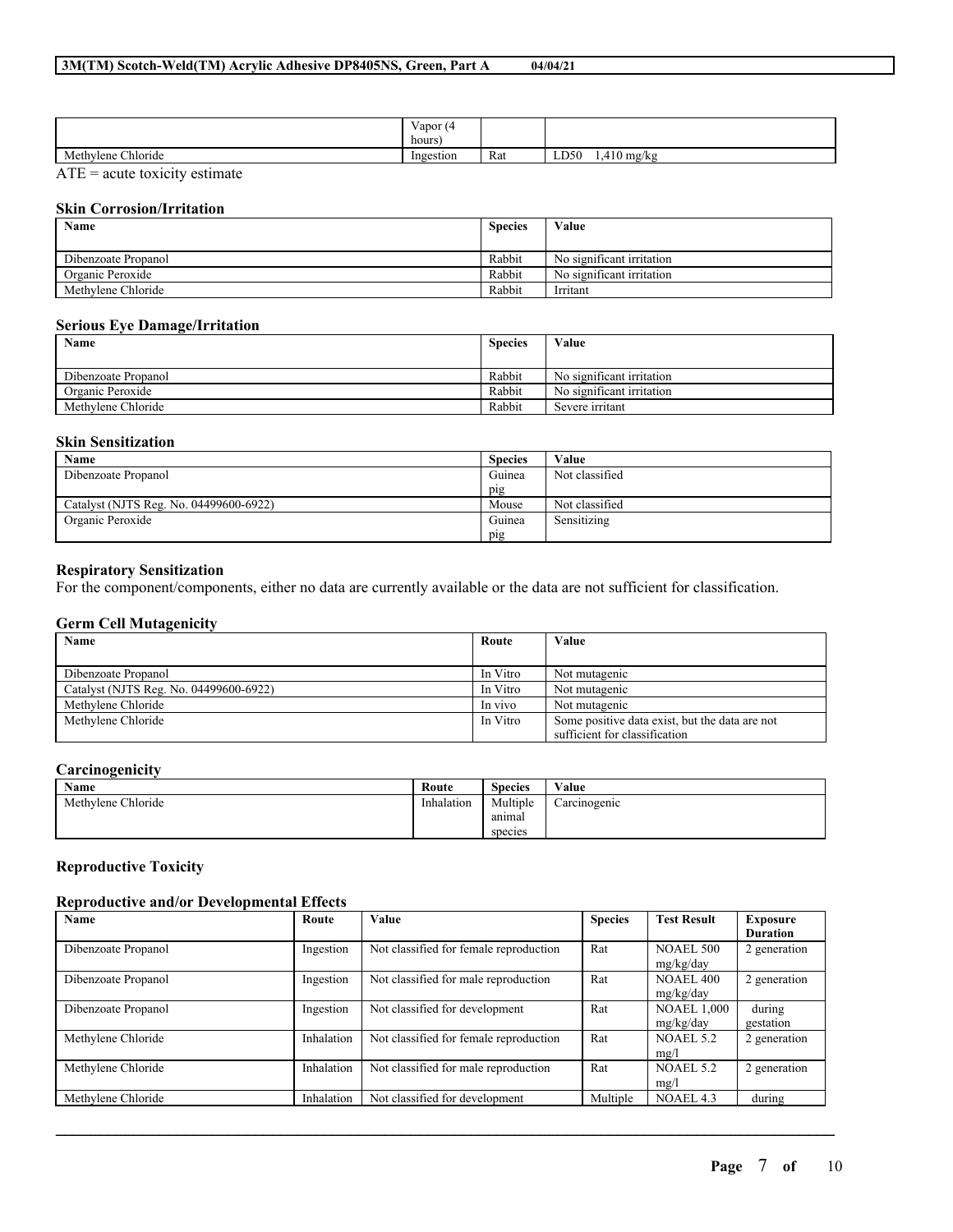## **Target Organ(s)**

### **Specific Target Organ Toxicity - single exposure**

| Name                                      | Route      | Target Organ(s)                      | <b>Value</b>                                                                       | <b>Species</b> | <b>Test Result</b>            | <b>Exposure</b><br><b>Duration</b> |
|-------------------------------------------|------------|--------------------------------------|------------------------------------------------------------------------------------|----------------|-------------------------------|------------------------------------|
| Catalyst (NJTS Reg. No.<br>04499600-6922) | Ingestion  | nervous system                       | Not classified                                                                     | Rat            | NOAEL<br>$2,000$ mg/kg        |                                    |
| Methylene Chloride                        | Dermal     | blood                                | Some positive data exist, but the<br>data are not sufficient for<br>classification | Rat            | <b>NOAEL Not</b><br>available | 4 hours                            |
| Methylene Chloride                        | Inhalation | central nervous<br>system depression | May cause drowsiness or<br>dizziness                                               | Human          | <b>NOAEL Not</b><br>available | occupational<br>exposure           |
| Methylene Chloride                        | Inhalation | blood                                | Some positive data exist, but the<br>data are not sufficient for<br>classification | Human          | <b>NOAEL Not</b><br>available |                                    |
| Methylene Chloride                        | Inhalation | respiratory irritation               | Some positive data exist, but the<br>data are not sufficient for<br>classification |                | <b>NOAEL Not</b><br>available |                                    |

### **Specific Target Organ Toxicity - repeated exposure**

| Name                | Route      | <b>Target Organ(s)</b>          | Value                                                                              | <b>Species</b>                | <b>Test Result</b>            | <b>Exposure</b><br><b>Duration</b> |
|---------------------|------------|---------------------------------|------------------------------------------------------------------------------------|-------------------------------|-------------------------------|------------------------------------|
| Dibenzoate Propanol | Ingestion  | hematopoietic<br>system   liver | Not classified                                                                     | Rat                           | NOAEL<br>2,500<br>mg/kg/day   | 90 days                            |
| Methylene Chloride  | Inhalation | kidney and/or<br>bladder        | Some positive data exist, but the<br>data are not sufficient for<br>classification | Rat                           | LOAEL 6.95<br>mg/l            | 2 years                            |
| Methylene Chloride  | Inhalation | liver                           | Some positive data exist, but the<br>data are not sufficient for<br>classification | Rat                           | <b>NOAEL 0.17</b><br>mg/l     | 2 years                            |
| Methylene Chloride  | Inhalation | respiratory system              | Some positive data exist, but the<br>data are not sufficient for<br>classification | Multiple<br>animal<br>species | LOAEL 35<br>mg/l              | 8 weeks                            |
| Methylene Chloride  | Inhalation | heart                           | Not classified                                                                     | Human                         | NOAEL Not<br>available        |                                    |
| Methylene Chloride  | Inhalation | immune system                   | Not classified                                                                     | Rat                           | NOAEL 18<br>mg/l              | 28 days                            |
| Methylene Chloride  | Ingestion  | liver                           | Some positive data exist, but the<br>data are not sufficient for<br>classification | Rat                           | LOAEL<br>1,200<br>mg/kg/day   | 3 months                           |
| Methylene Chloride  | Ingestion  | blood                           | Not classified                                                                     | Rat                           | <b>NOAEL 249</b><br>mg/kg/day | 2 years                            |
| Methylene Chloride  | Ingestion  | kidney and/or<br>bladder        | Not classified                                                                     | Rat                           | NOAEL.<br>1,469<br>mg/kg/day  | 3 months                           |
| Methylene Chloride  | Ingestion  | eyes                            | Not classified                                                                     | Rat                           | <b>NOAEL 249</b><br>mg/kg/day | 104 weeks                          |

### **Aspiration Hazard**

For the component/components, either no data are currently available or the data are not sufficient for classification.

### Please contact the address or phone number listed on the first page of the SDS for additional toxicological information **on this material and/or its components.**

# **SECTION 12: Ecological information**

### **Ecotoxicological information**

 $\mathcal{L}_\mathcal{L} = \mathcal{L}_\mathcal{L} = \mathcal{L}_\mathcal{L} = \mathcal{L}_\mathcal{L} = \mathcal{L}_\mathcal{L} = \mathcal{L}_\mathcal{L} = \mathcal{L}_\mathcal{L} = \mathcal{L}_\mathcal{L} = \mathcal{L}_\mathcal{L} = \mathcal{L}_\mathcal{L} = \mathcal{L}_\mathcal{L} = \mathcal{L}_\mathcal{L} = \mathcal{L}_\mathcal{L} = \mathcal{L}_\mathcal{L} = \mathcal{L}_\mathcal{L} = \mathcal{L}_\mathcal{L} = \mathcal{L}_\mathcal{L}$ Please contact the address or phone number listed on the first page of the SDS for additional ecotoxicological information on this material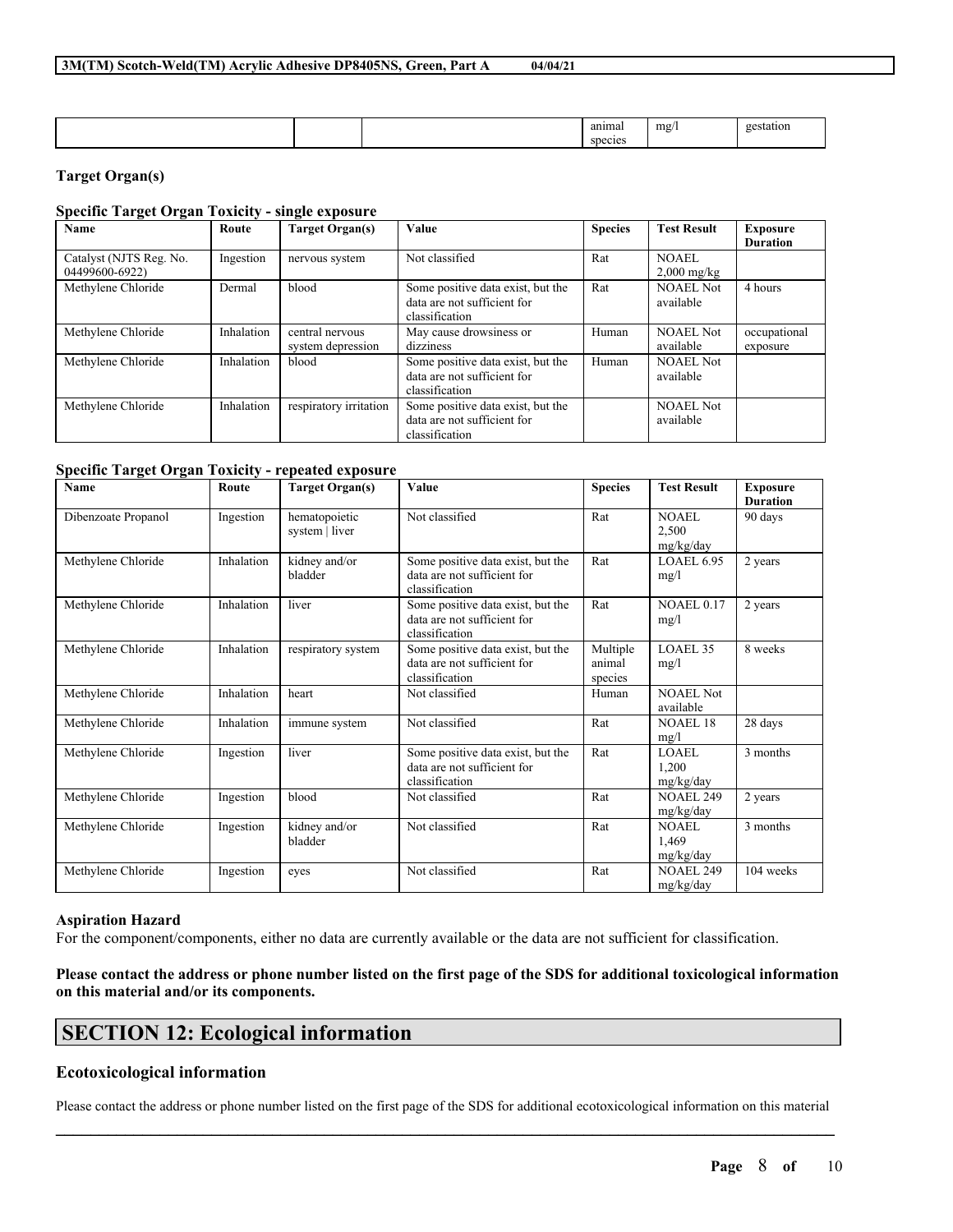and/or its components. **Chemical fate information**

Please contact the address or phone number listed on the first page of the SDS for additional chemical fate information on this material and/or its components.

# **SECTION 13: Disposal considerations**

### **13.1. Disposal methods**

Dispose of contents/ container in accordance with the local/regional/national/international regulations.

Dispose of completely cured (or polymerized) material in a permitted industrial waste facility. As a disposal alternative, incinerate uncured product in a permitted waste incineration facility. Proper destruction may require the use of additional fuel during incineration processes. Empty drums/barrels/containers used for transporting and handling hazardous chemicals (chemical substances/mixtures/preparations classified as Hazardous as per applicable regulations) shall be considered, stored, treated & disposed of as hazardous wastes unless otherwise defined by applicable waste regulations. Consult with the respective regulating authorities to determine the available treatment and disposal facilities.

### **EPA Hazardous Waste Number (RCRA):** Not regulated

# **SECTION 14: Transport Information**

For Transport Information, please visit http://3M.com/Transportinfo or call 1-800-364-3577 or 651-737-6501.

# **SECTION 15: Regulatory information**

### **15.1. US Federal Regulations**

Contact 3M for more information.

### **EPCRA 311/312 Hazard Classifications:**

**Physical Hazards**

Not applicable

### **Health Hazards**

Respiratory or Skin Sensitization

**This material contains a chemical which requires export notification under TSCA Section 12[b]:**

| Ingredient (Category if applicable) | $C.A.S.$ No | Regulation                            | Status     |
|-------------------------------------|-------------|---------------------------------------|------------|
| Methylene Chloride                  | 75-09-2     | Toxic Substances Control Act (TSCA) 6 | Applicable |
|                                     |             | Banned or Restricted Use Chemicals    |            |

#### **Additional TSCA Information**

| <b>Components</b>  | CAS No  | <b>Additional Information</b>                                                                                                                                                                            |
|--------------------|---------|----------------------------------------------------------------------------------------------------------------------------------------------------------------------------------------------------------|
| Methylene Chloride | 75-09-2 | This chemical/product is not and cannot be distributed in<br>commerce (as defined in TSCA section $3(5)$ ) or processed (as<br>defined in TSCA section $3(13)$ for consumer paint or coating<br>removal. |

 $\mathcal{L}_\mathcal{L} = \mathcal{L}_\mathcal{L} = \mathcal{L}_\mathcal{L} = \mathcal{L}_\mathcal{L} = \mathcal{L}_\mathcal{L} = \mathcal{L}_\mathcal{L} = \mathcal{L}_\mathcal{L} = \mathcal{L}_\mathcal{L} = \mathcal{L}_\mathcal{L} = \mathcal{L}_\mathcal{L} = \mathcal{L}_\mathcal{L} = \mathcal{L}_\mathcal{L} = \mathcal{L}_\mathcal{L} = \mathcal{L}_\mathcal{L} = \mathcal{L}_\mathcal{L} = \mathcal{L}_\mathcal{L} = \mathcal{L}_\mathcal{L}$ 

### **15.2. State Regulations**

Contact 3M for more information.